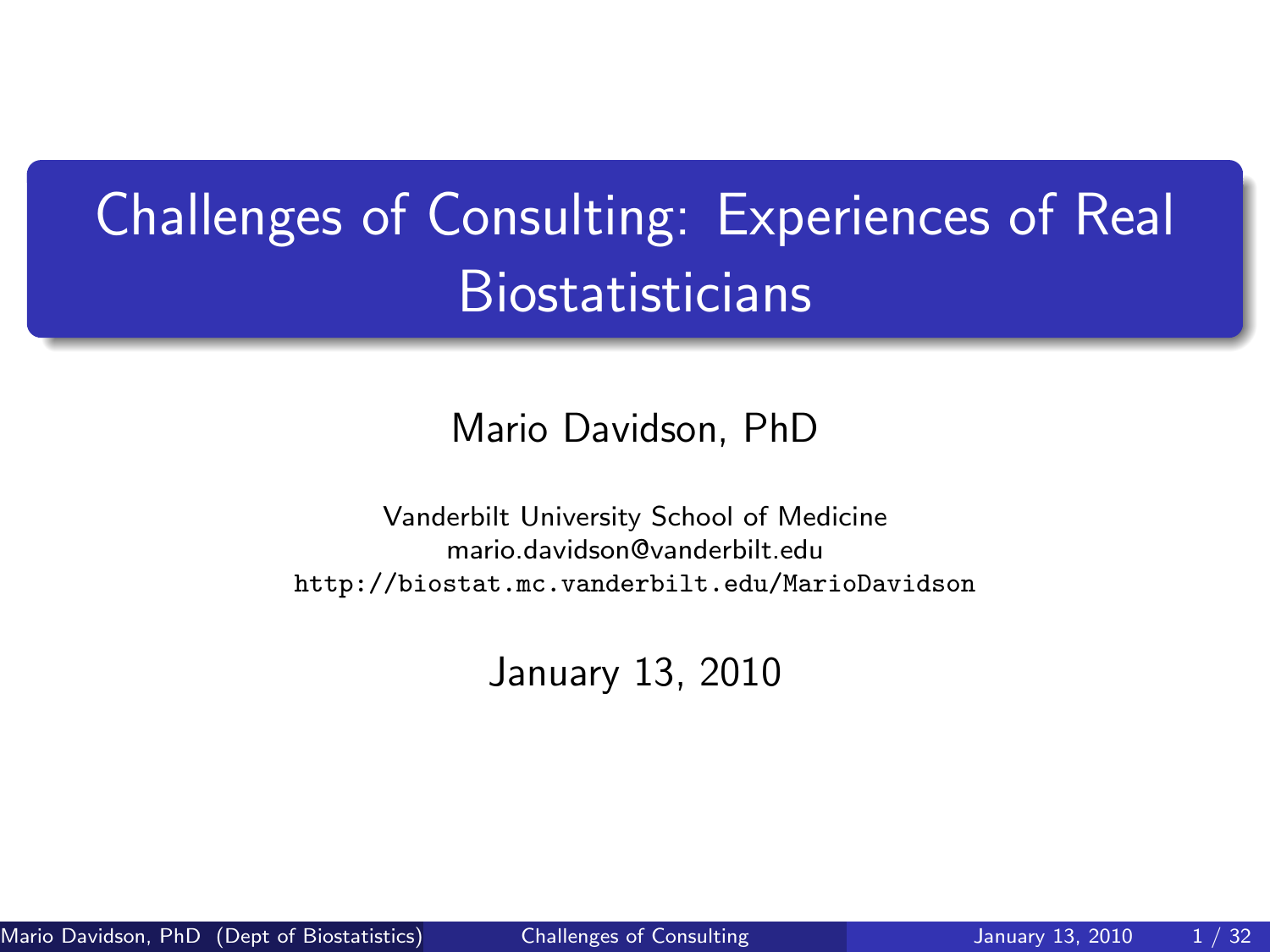#### **Outline**

#### $\blacksquare$  Introduction

- Methodology  $\mathcal{L}_{\mathcal{A}}$
- Consultant/Client Relationships  $\mathcal{L}_{\mathcal{A}}$
- **Scenarios**

#### Conclusion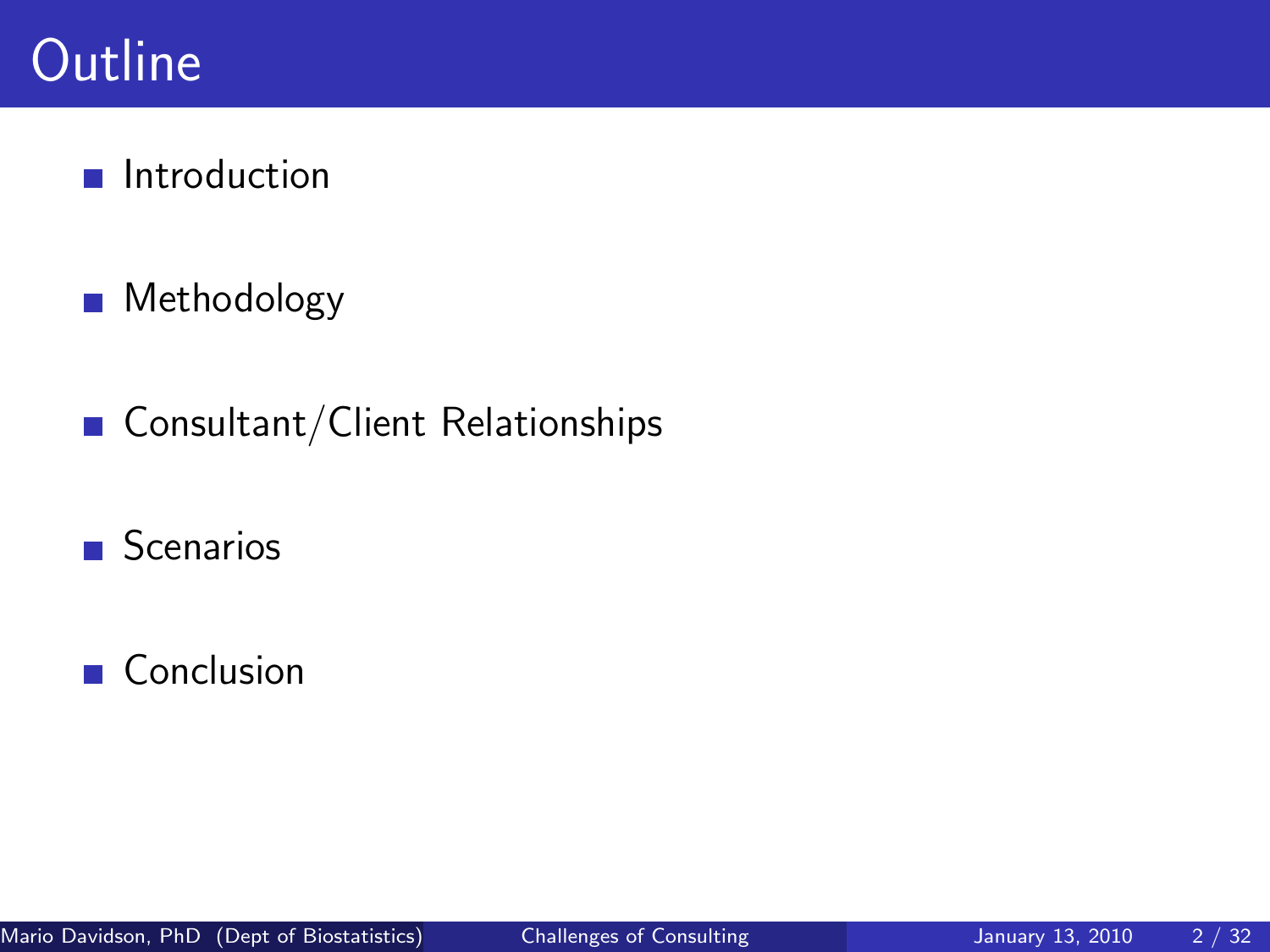#### Introduction

#### **Purpose**

- What is a statistical consultant?
	- **Informed Advisor**
	- Relationship Builder
	- **Attentive Listener**
	- **Feedback Provider for the Field of Application**
- Who is the expert?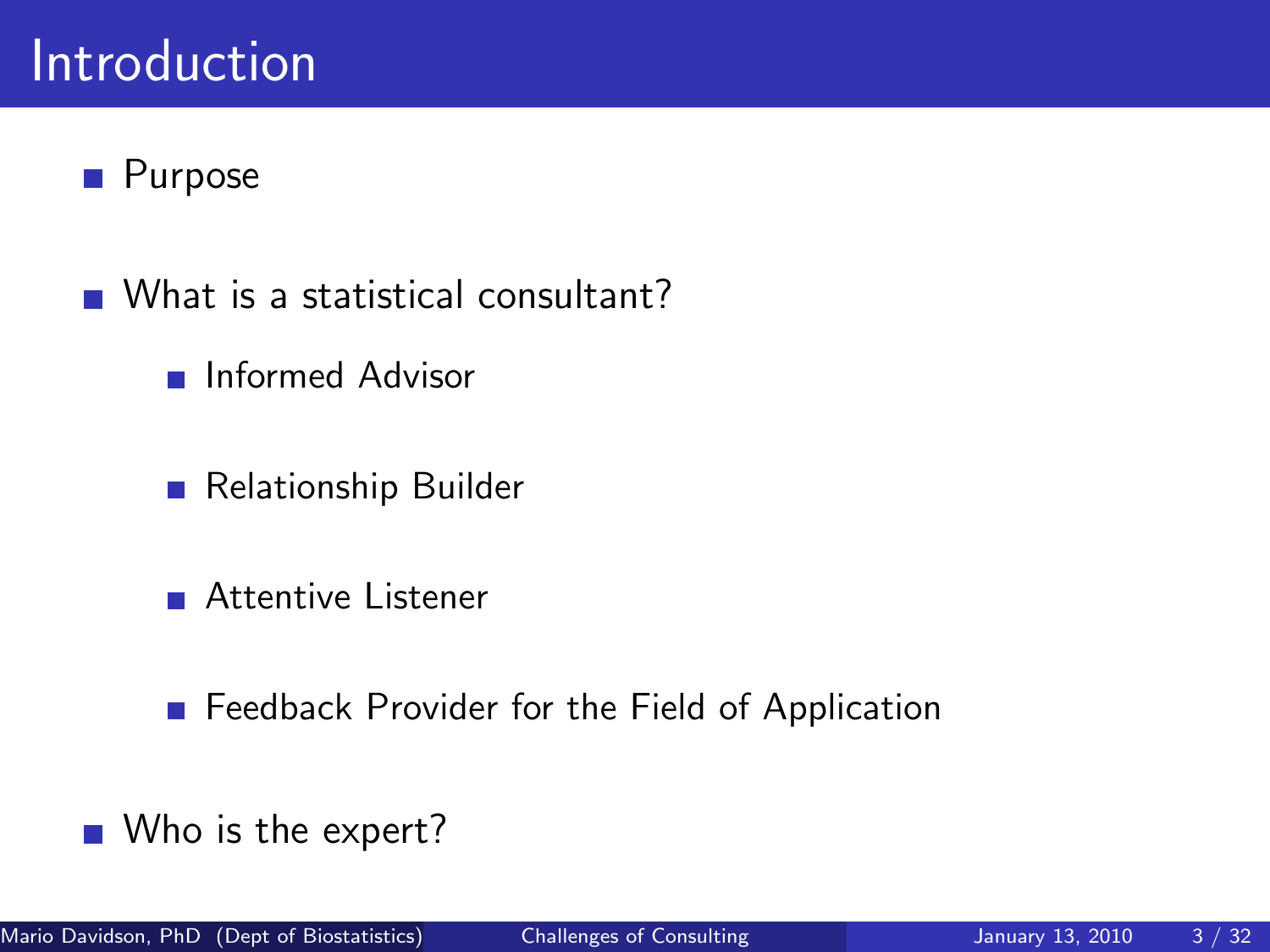### **Methodology**

- Interviewed 6 Vanderbilt Departmental Biostatisticians
- Transcribed and Verified
- 2 Staff and 4 Faculty
- 2 English as Second Language Speakers
- Experience as a Biostatistician Varies between 4 and  $30^{+}$  Years
- $\mathcal{L}_{\mathcal{A}}$ Anyonymity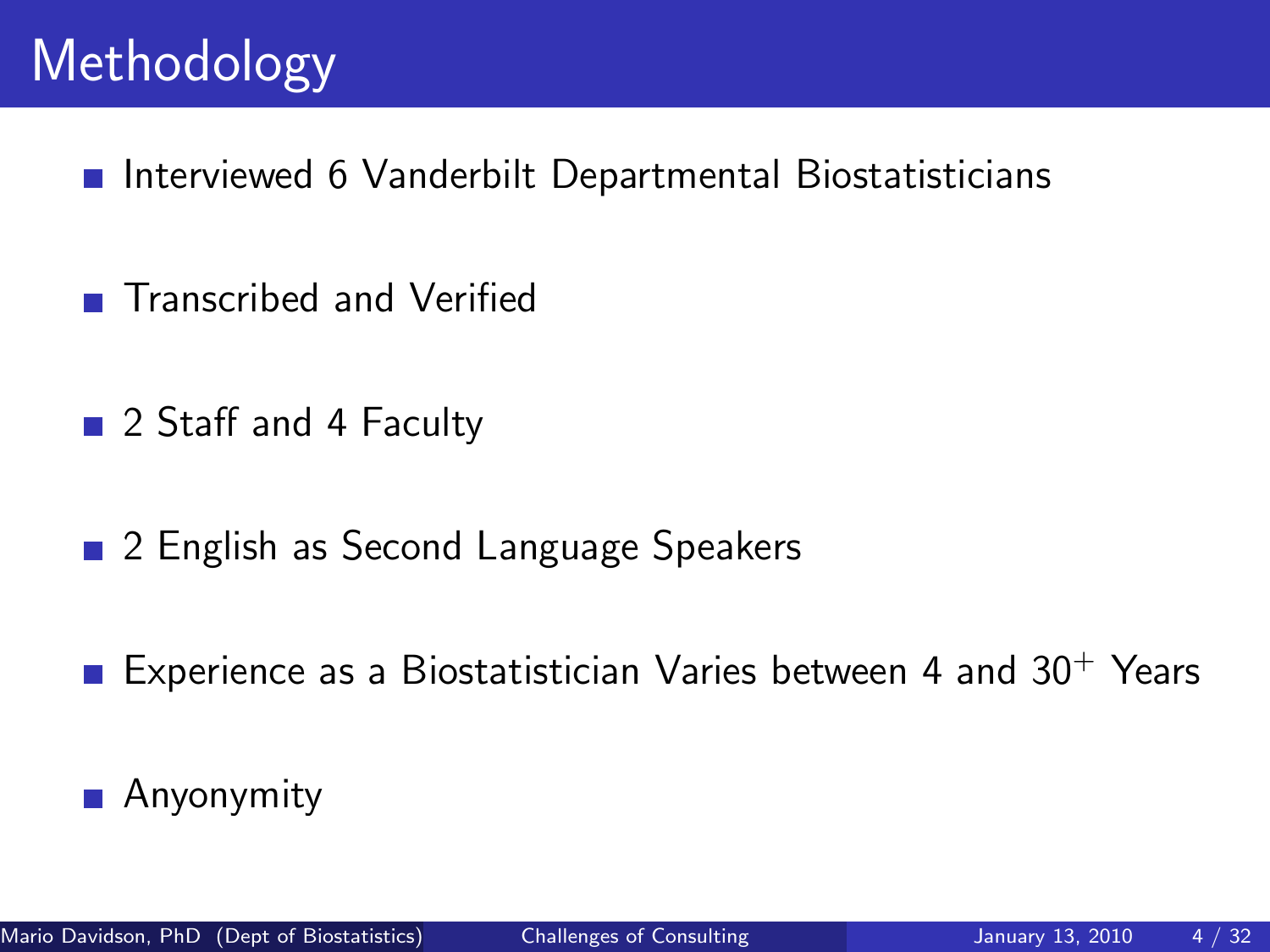# Consultant/Client Relationship Ego States (Boen & Fryd, 1978)

- $\blacksquare$  Critical Parent Enforces rules, criticizes, punishes, and scolds
- Nurturing Parent Comforts and helps "needy" and "vulnerable"
- $\blacksquare$  Adult Rational and objective
- $\blacksquare$  Adapted Child Pleases, placates, conforms, and obeys authority
- Free Child Freely expresses delight or disappointment

Rebellious Child – Feels hurt and anger and seeks retribution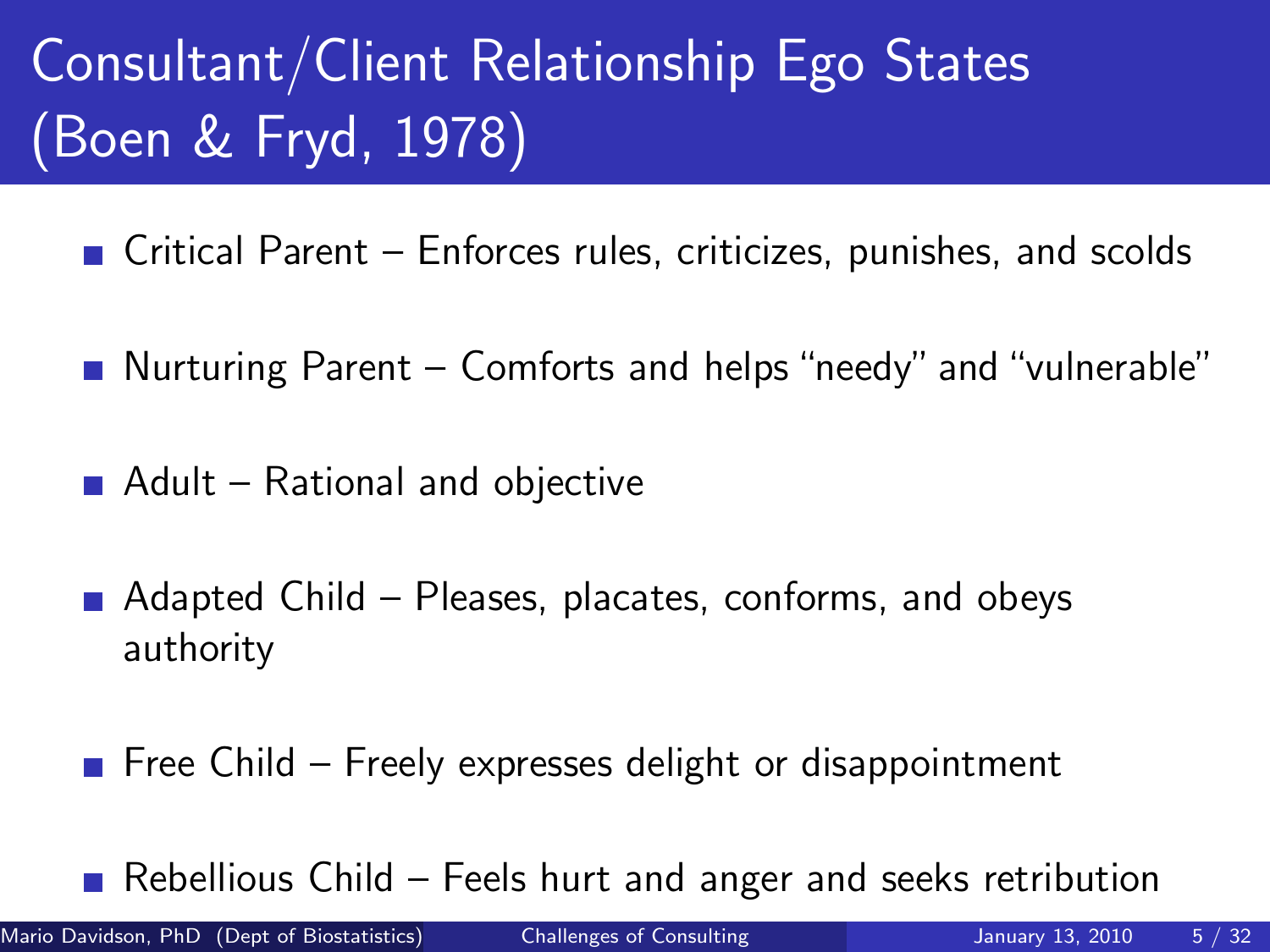# Consultant/Client Relationship: Consultant as a Parent (Boen & Fryd, 1978)

- Most clients expect an Adult Adult state
- Adapted Child
	- **They apologize for their "ignorance;" helpless; need rescuing.**
	- They cooperate with a Nurturing State parent.
	- A Critical Parent may cause withdrawal or failure to come back, the Rebellious Child.
- Rebellious Child
	- **Withhold key information**
	- Do not want to come to a consultant
	- May want an Adapted Child or Nurturing Parent
	- Critical Parents dissuade them from discussing study weaknesses; nurturing parent helps them cooperate.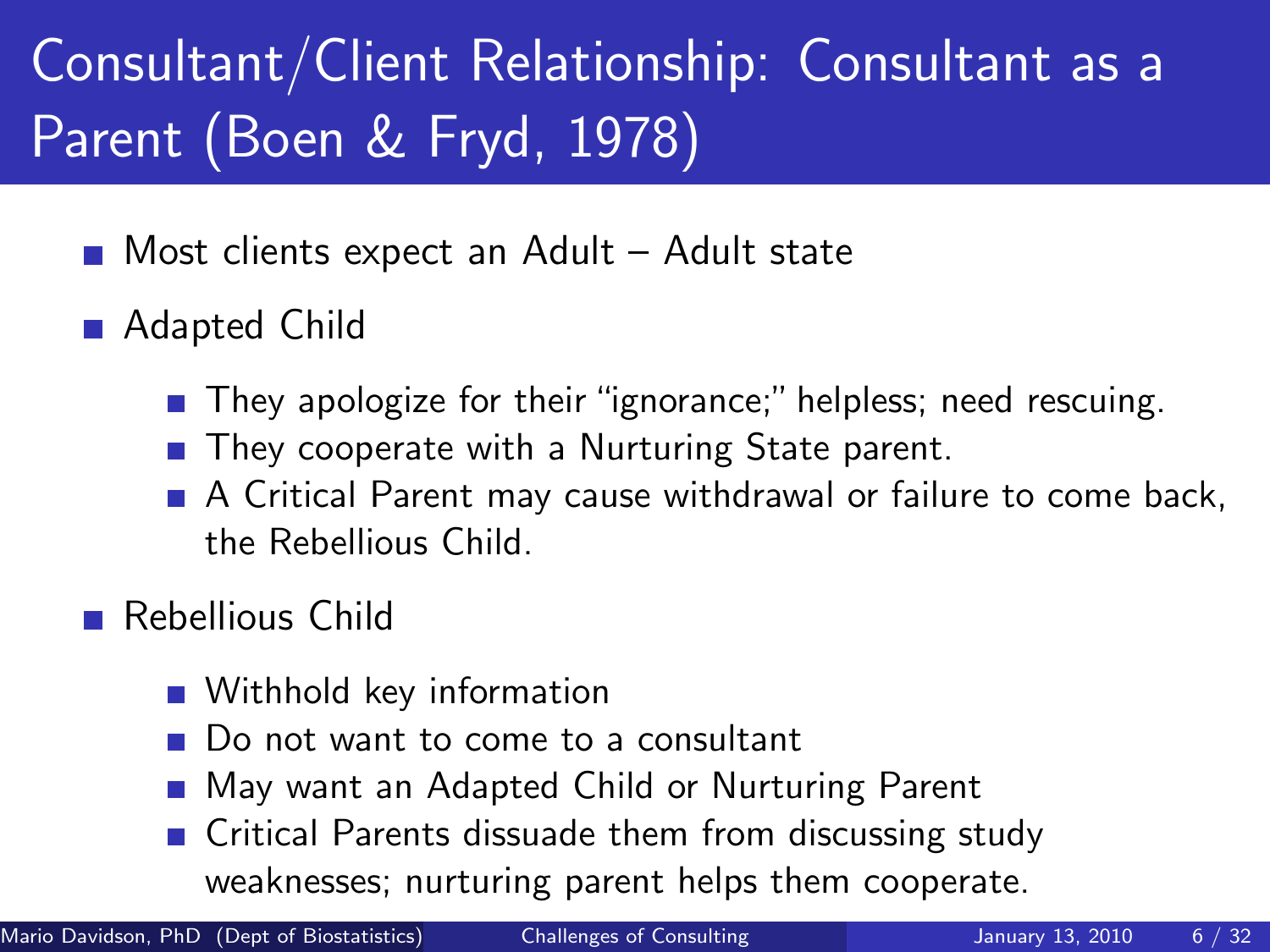#### Consultant/Client Relationship

"Many clients have a powerful preconceived image of statisticians as Parents. They fear being belittled to their faces or gossiped about for not being good at logical reasoning." (Boen & Fryd, 1978)

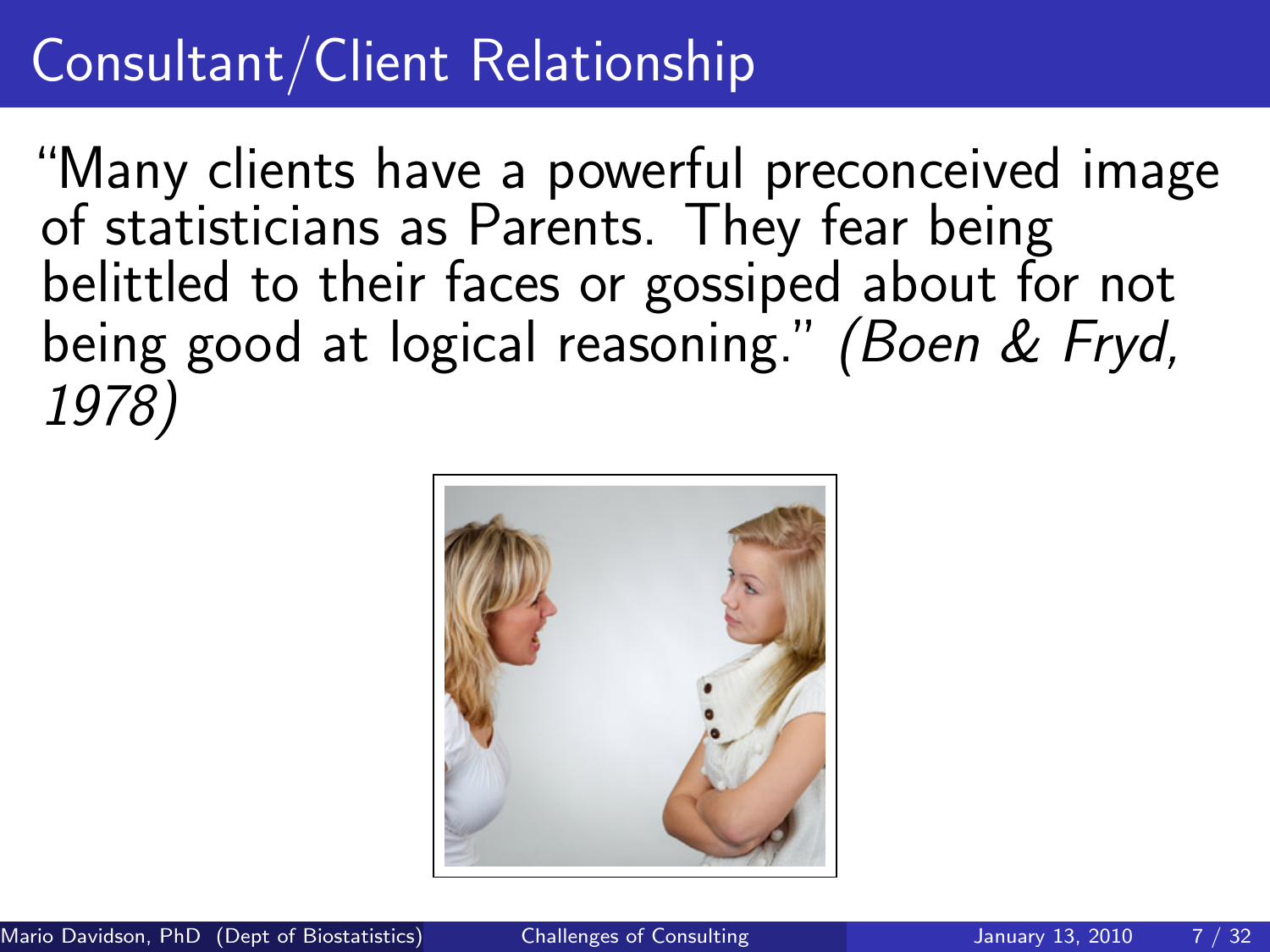### Consultant/Client Relationship

"The research worker has labored arduously, long, and often imaginatively to synthesize his product. His work. . . magically represents an extension of his personal value." Naturally, he is sensitive and pained. (Hyams 1971)

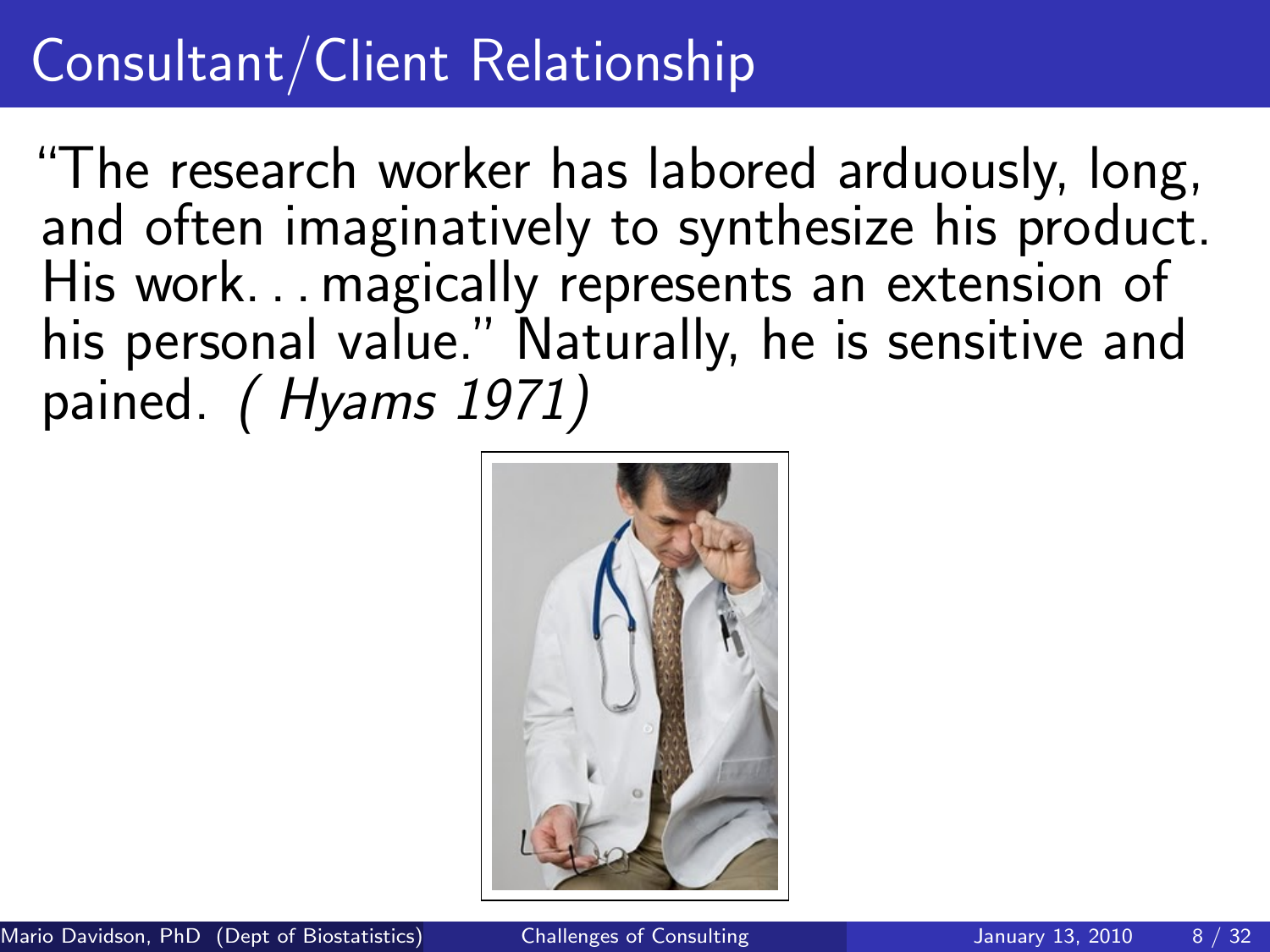# Consultant/Client Relationship: Consultant as a Child (Boen & Fryd, 1978)

- Clients who see the consultant as a child fail to understand what the consultant does.
- They expect the consultant to be an Adapted Child
- Being placed in this role may cause the consultant to become a rebellious child
- Rebellious Child
	- Lacks time for the client
	- Recommends complex statistics books
	- Suggest taking a statistics course

Mario Davidson, PhD (Dept of Biostatistics) [Challenges of Consulting](#page-0-0) January 13, 2010 9 / 32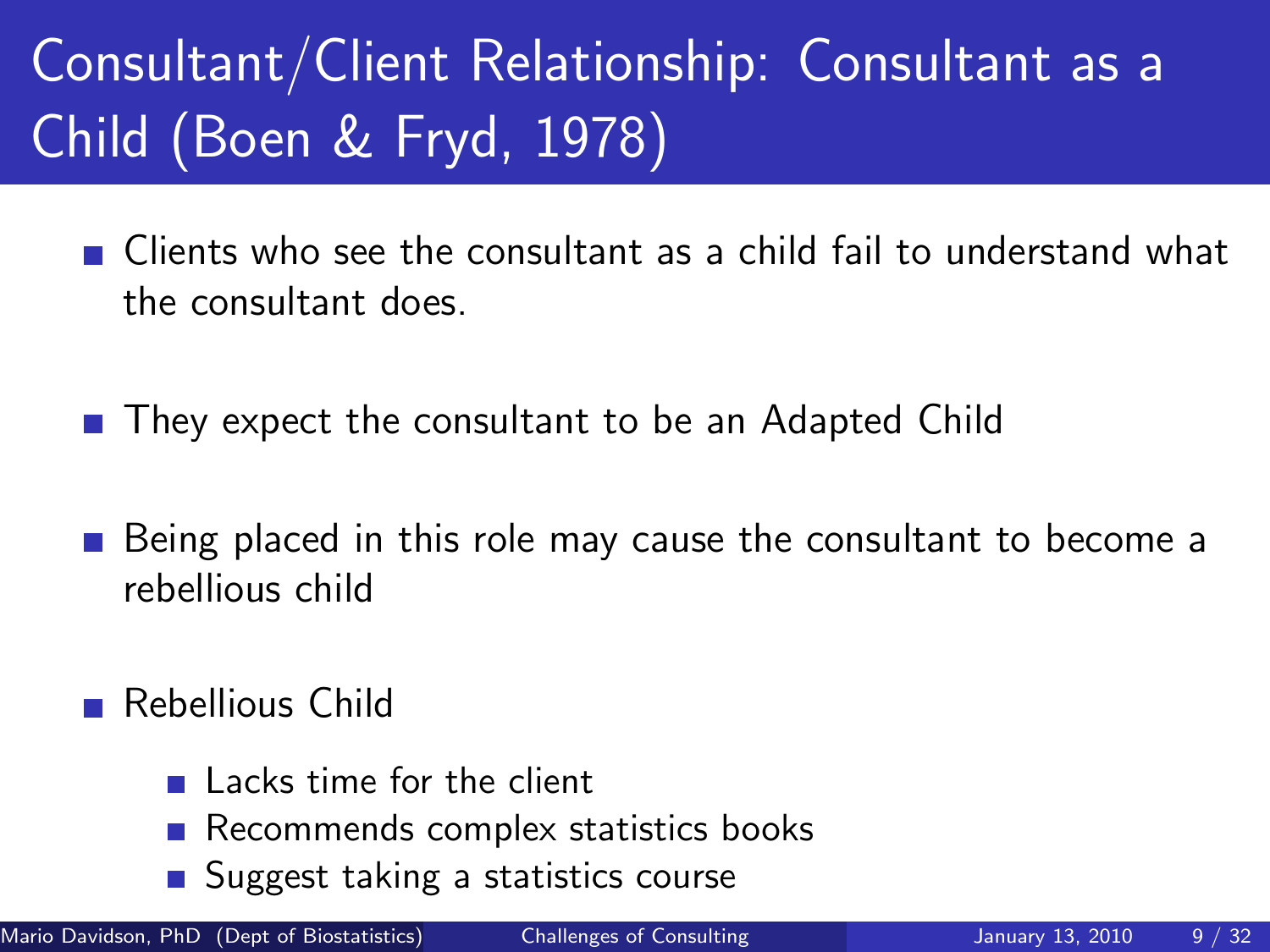Consultant/Client Relationship: Consultant as a Rebellious Child (Boen & Fryd, 1978)

What causes a consultant to become a Rebellious Child?

- Asking them to be a clerk/technician
- Unreasonable deadlines
- Sending a messenger with a poorly designed study
- $\blacksquare$  Requests inappropriate statistics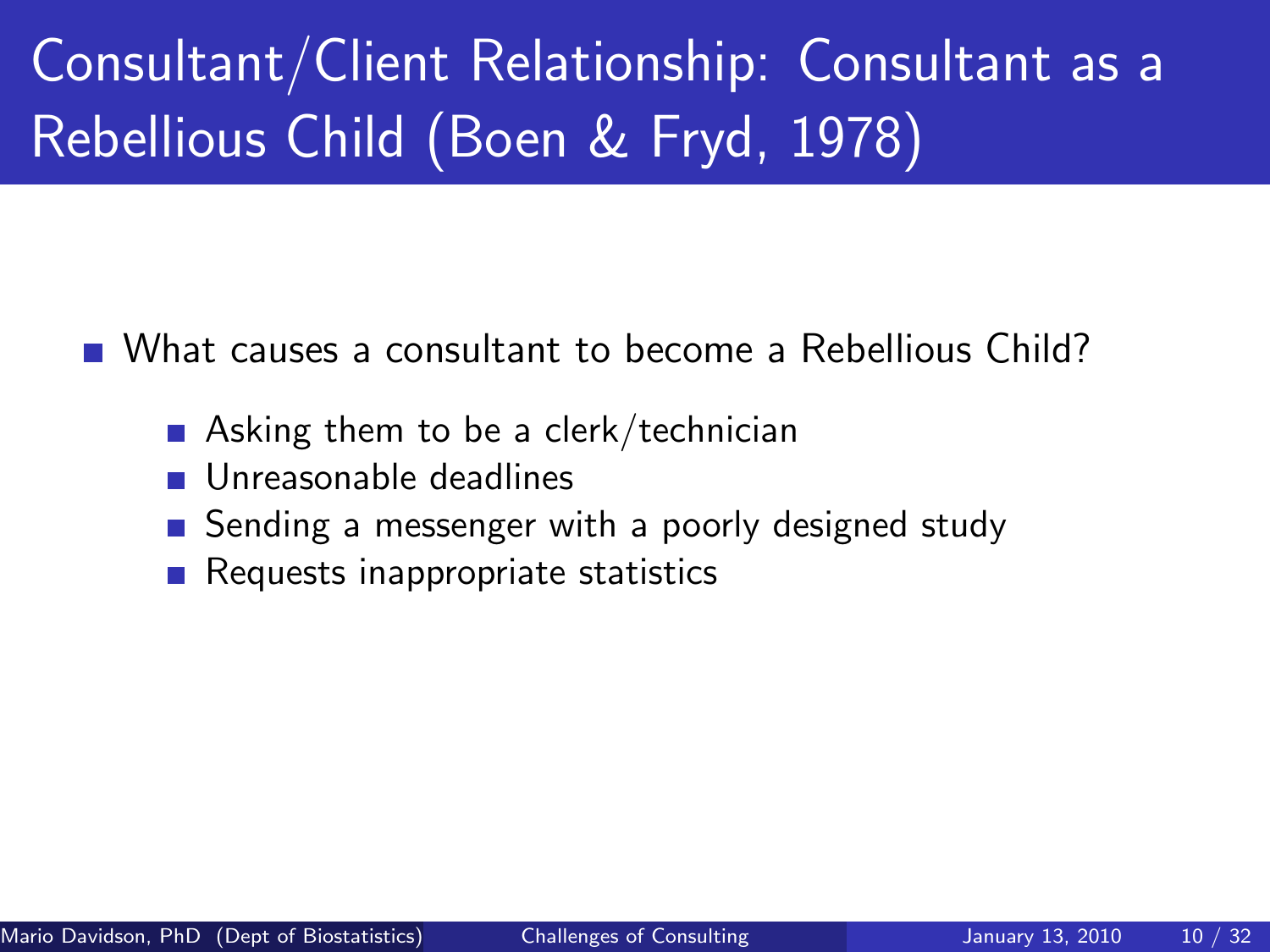- Early in Bill's career, a senior faculty member notoriously known for degrading and embarrassing residents approached him with a statistical question.
- Bill did not know the answer.
- After meeting a few additional times, the client began to harass and disrespect Bill irately asking, "Are you going to find out (how to solve my problem)!?"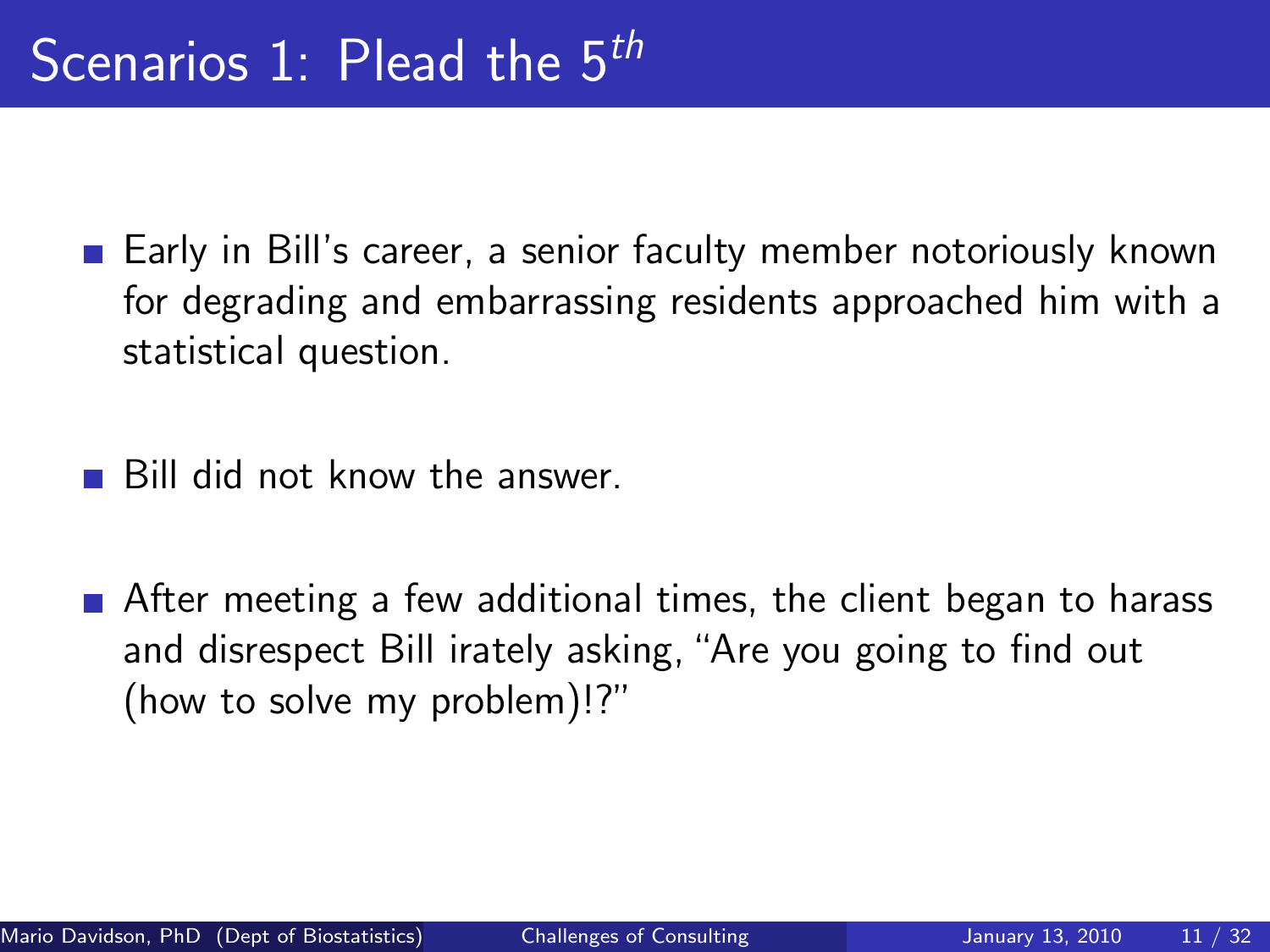How do you deal with an obnoxious client?

Discuss the Parent-Child relationship.

- Critical Parent
- **Nurturing Parent**
- Adult
- Adapted Child
- **Free Child**
- **Rebellious Child**

Describe a time where you had to deal with an obnoxious client.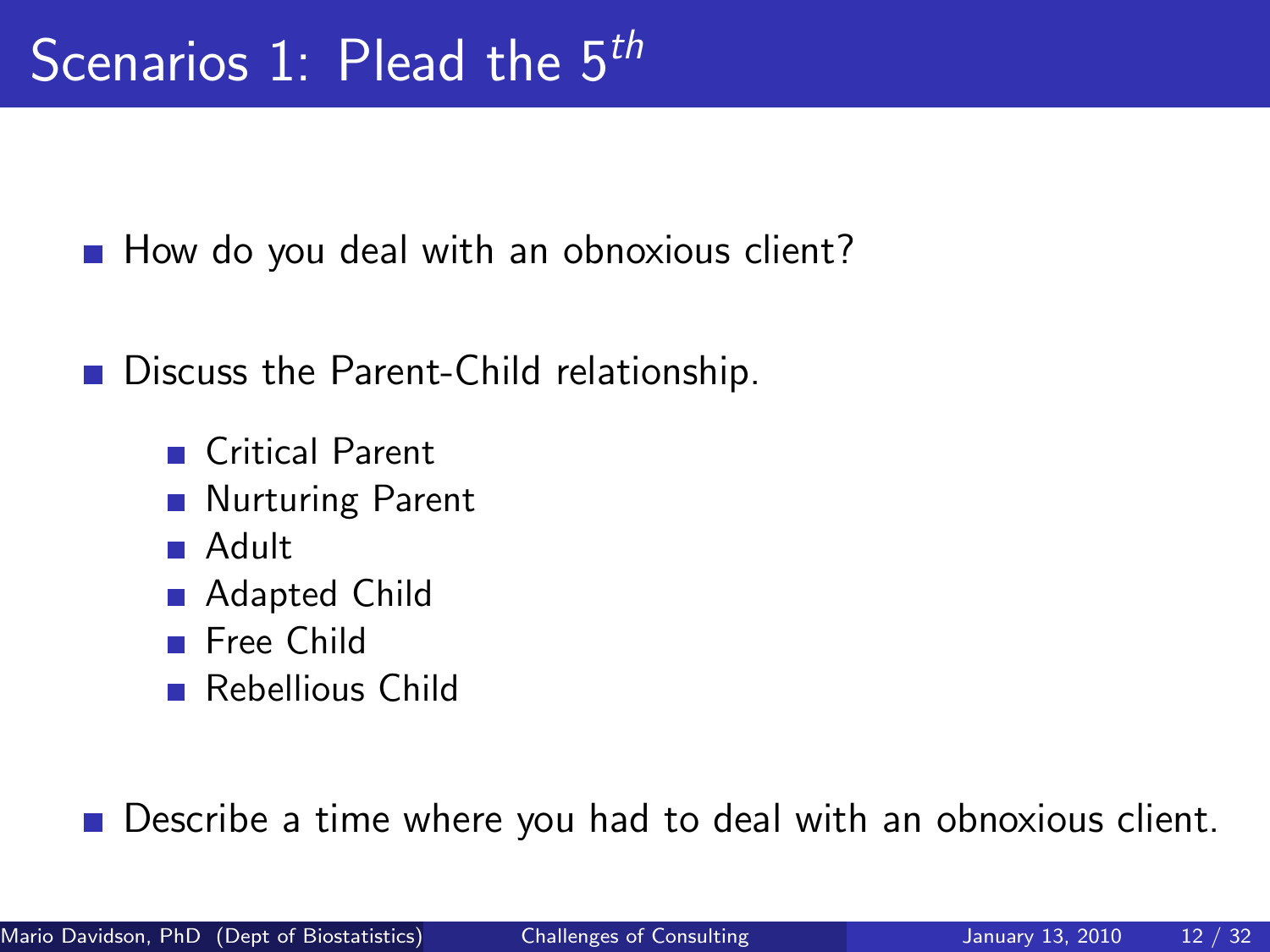### Brainstorming Ideas: Plead the 5<sup>th</sup>

- $\blacksquare$  Drop them.
- Talk to your supervisor or boss.
- Breath and bite your tongue.
- Be patient. Have someone read your emails for tone and quality.
- Tell the client that you will get back with them or that you are researching the problem.
- $\blacksquare$  Have your supervisor talk to their supervisor.
- Teach people how to treat you.
- $\blacksquare$  Keep your boss in the loop.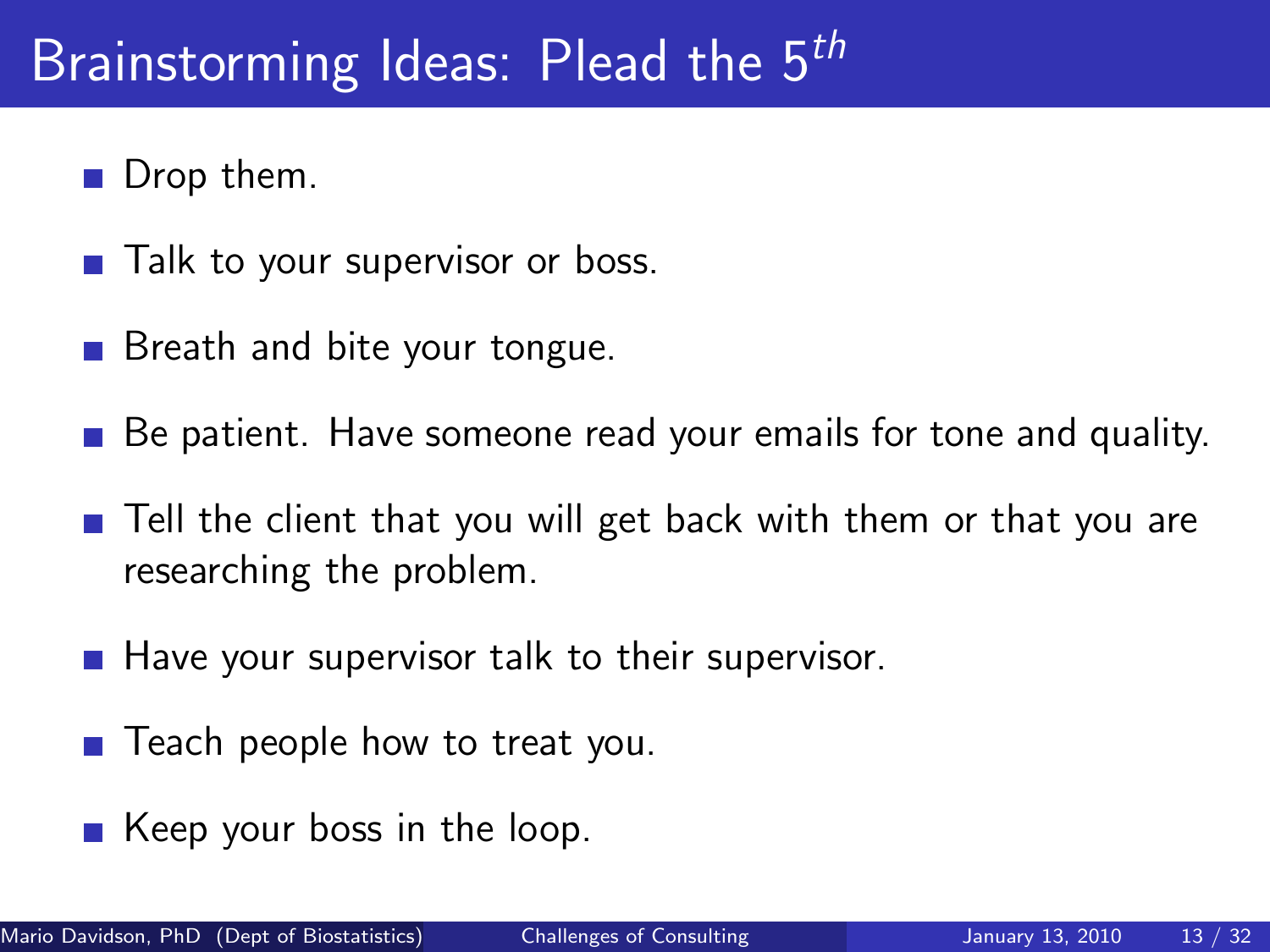### Bill's Response: Plead the 5<sup>th</sup>

- Bill answered, "No." He decided that he was not going to work with the client.
- $\blacksquare$  Because there was such a demand for biostatisticians, Bill was able to refuse the work.
- Admittedly so, had the client been more pleasant, he would have tried to find the answer.
- Bill says, he handled the matter somewhat childish.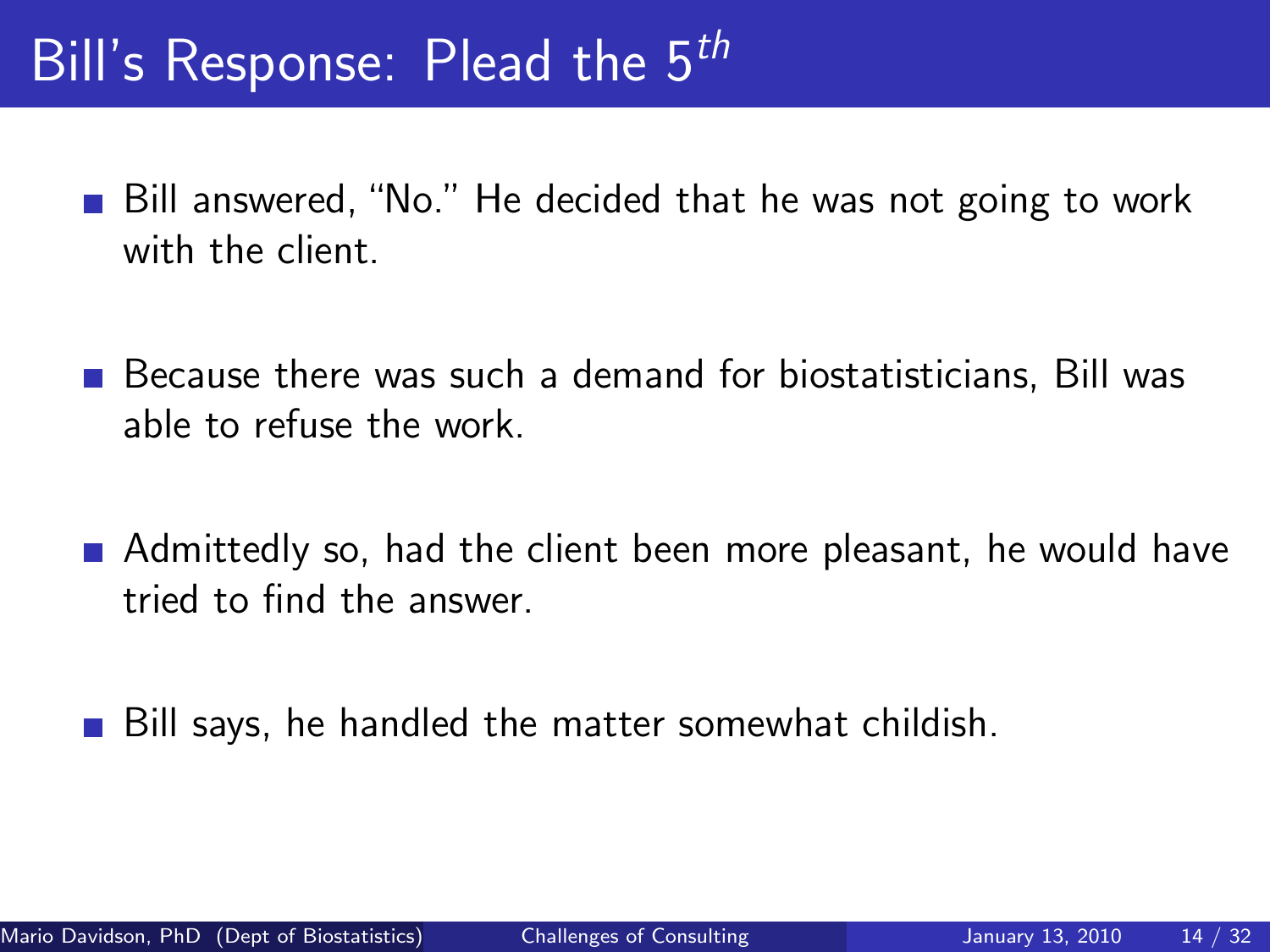# Plead the  $5^{th}$ : What does this mean if you cannot refuse?

- Refusing is not very likely with today's collaboration plans.
- $\blacksquare$  Try and cultivate people whom you like to work with and arrange funding in such a way that those who value you are provided your services.
- $\blacksquare$  "One of the luxuries we have in biostatistics is we never have to give an instantaneous answer. One can get out of all sorts of trouble by admitting ignorance and taking a little time to try and figure out what the answer is."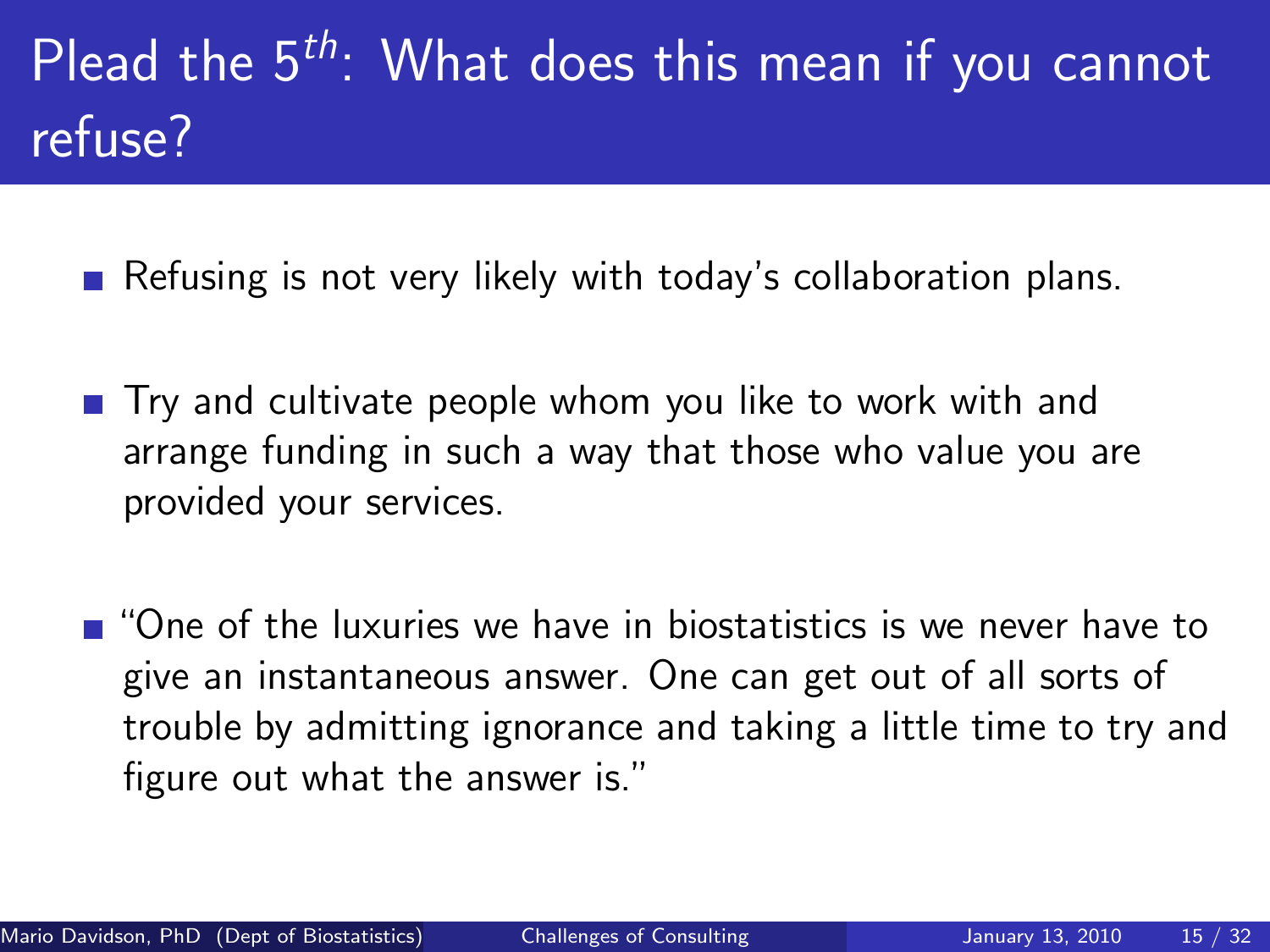# Plead the  $5<sup>th</sup>$ : What does this mean if you cannot refuse?

- $\blacksquare$  "Use your PhD mentors to run interference.... It's really not up to a Master's level person to have to deal with turkeys."
- $\blacksquare$  "It IS the responsibility of faculty to protect the people who work under them."
- "Faculty are less viable to attack."

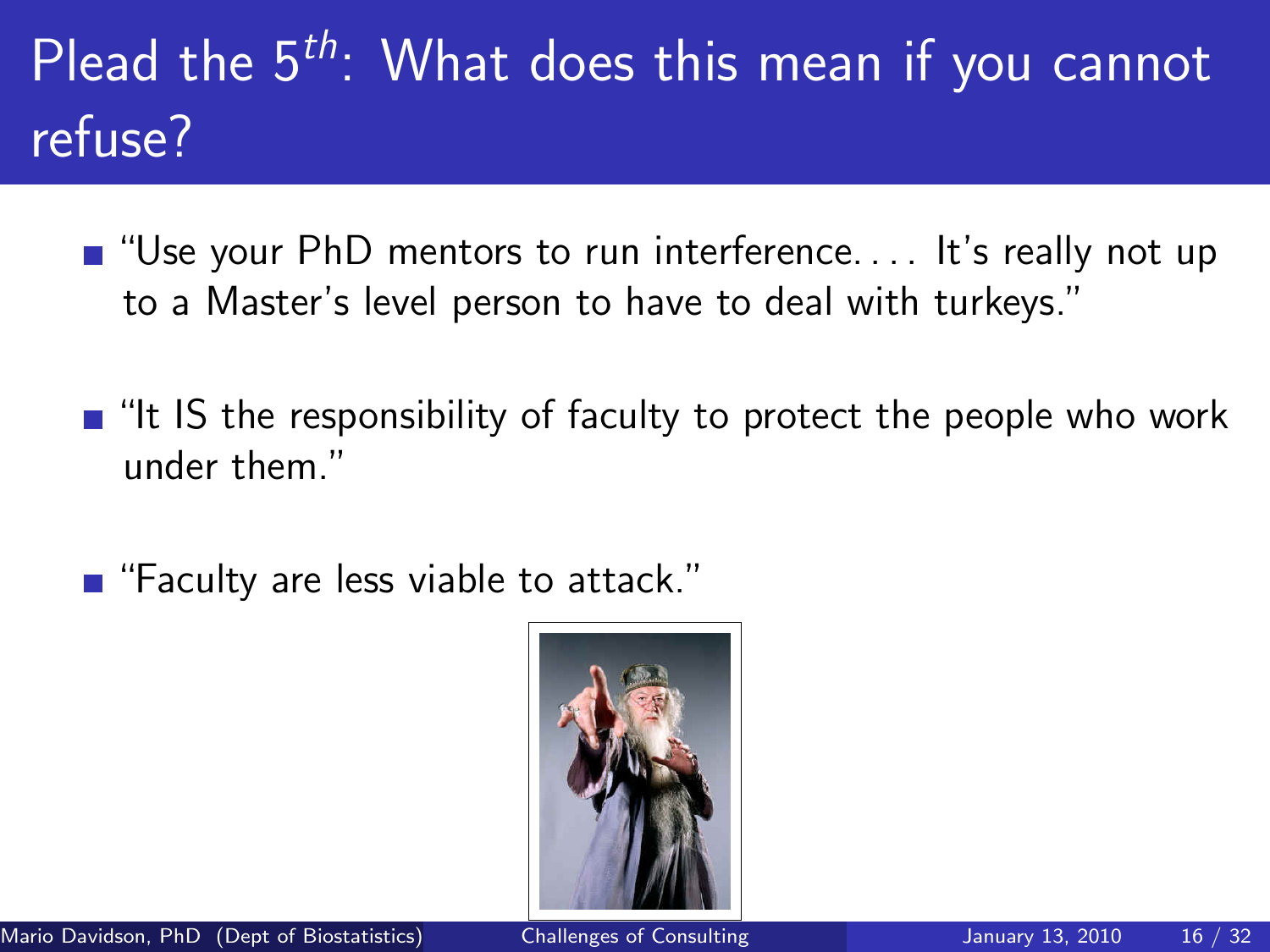- $\blacksquare$  Many consultant/client difficulties arise from a failure to establish common goals.
- Successful consultations had clear ideas of the purpose, their limitations, and communicated well.
- The greatest barrier to effective consulting stems from the consultant's attitude, expectations, and goals as opposed to client or project deficiencies.

(McCulloch, Boroto, et al. 1985)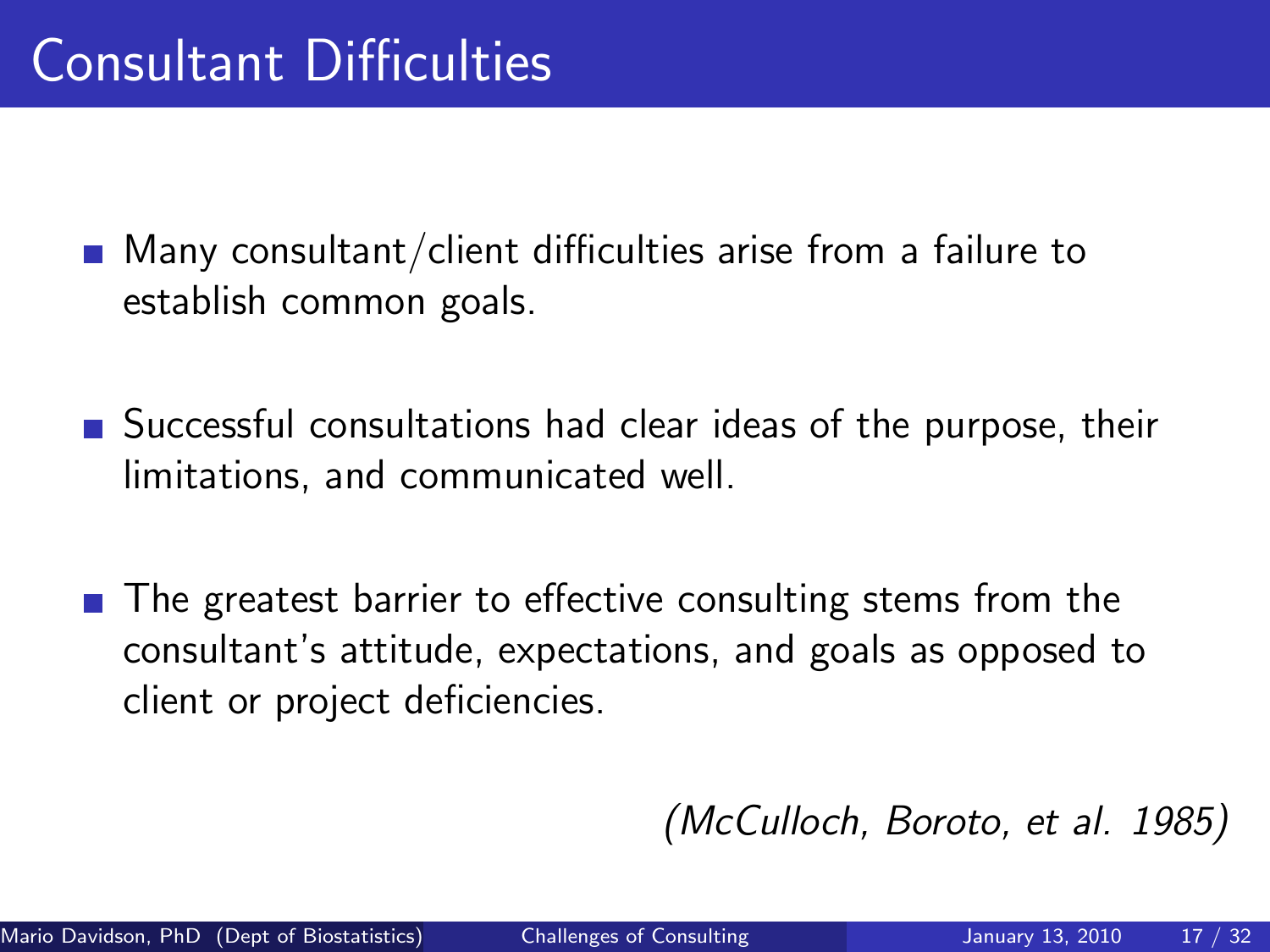### Aligning Expectations (Derr, 2000)

- What is your role?
- What are the roles of others on the project?
- How will communications be maintained?
- What are the "deliverables?"
- What are the deadlines?
- $\blacksquare$  How will you be compensated for your participation?
- What are acceptable statistical practices?
- What are the ownership rights?
- What stipulations are there for security and confidentiality?
- When is your participation finished?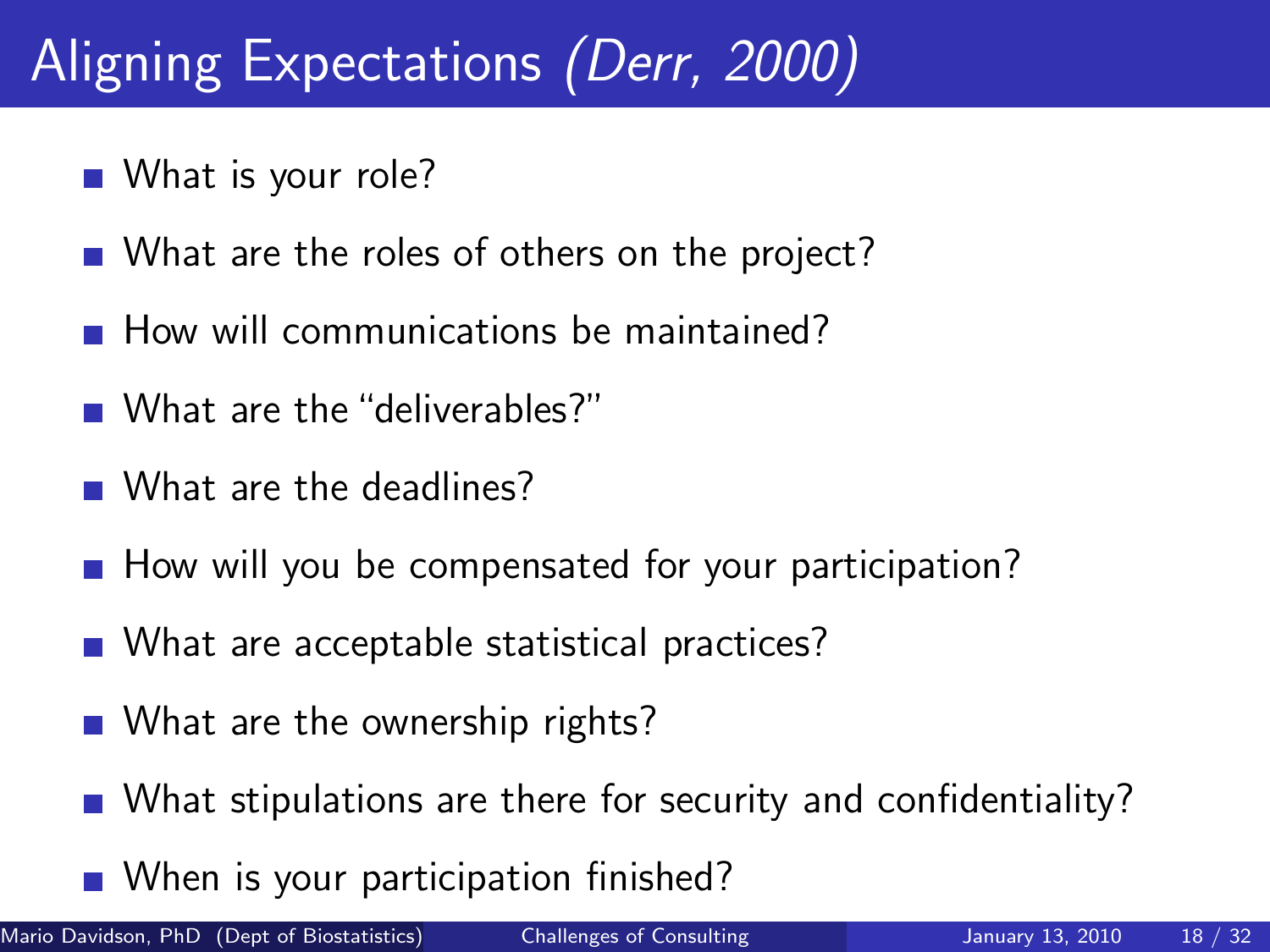#### Diffusing Negative Consultations

Let Angry Client know that *(Boen & Zahn, 1982)*:

- You are not trying to talk them out of their anger
- You want to understand their anger
- You are going to accept their anger and agree that his anger makes sense from their point of view
- Improving Negative Consultations Depend on Lots of Factors (Hyams, 1971)
	- Acceptance of Early Negative Experiences
	- **Awareness of Ones Motivation and Expectations**
	- **Better Understanding of the Client**
	- The client has a need for the consultant to understand special qualities of his research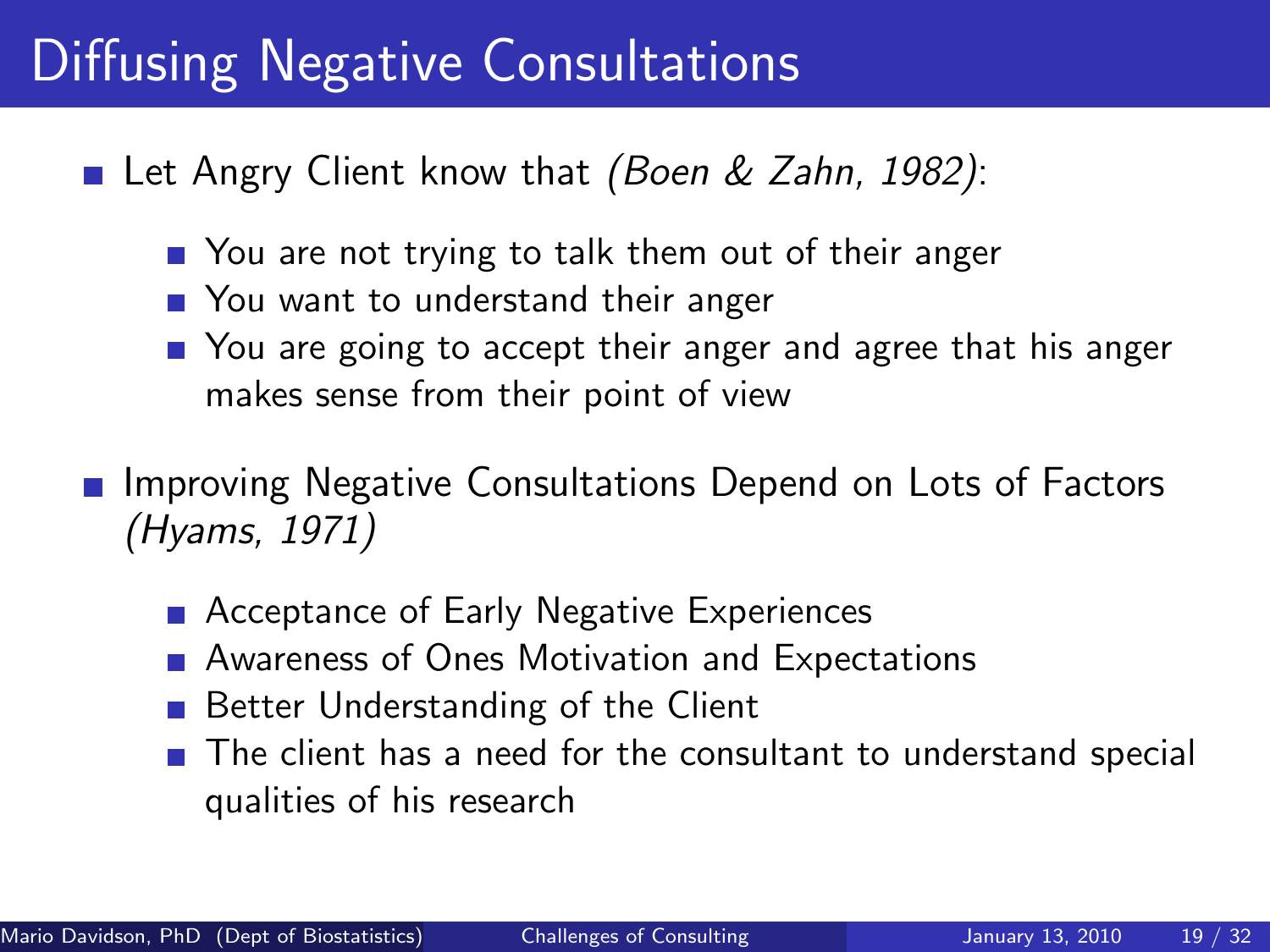Scenario 2: "Specialists are people who always repeat the same mistakes." Walter Gropious

- Theresa had a client who always wanted to mimic a published paper's methodology.
- $\blacksquare$  The client was typically interested in getting the same published statistical results.
- Once he presented published significant results with a binary outcome and 2-3 people per group. There were two groups.
- $\blacksquare$  He could not understand why Theresa was unable to reproduce the published results with a larger data set.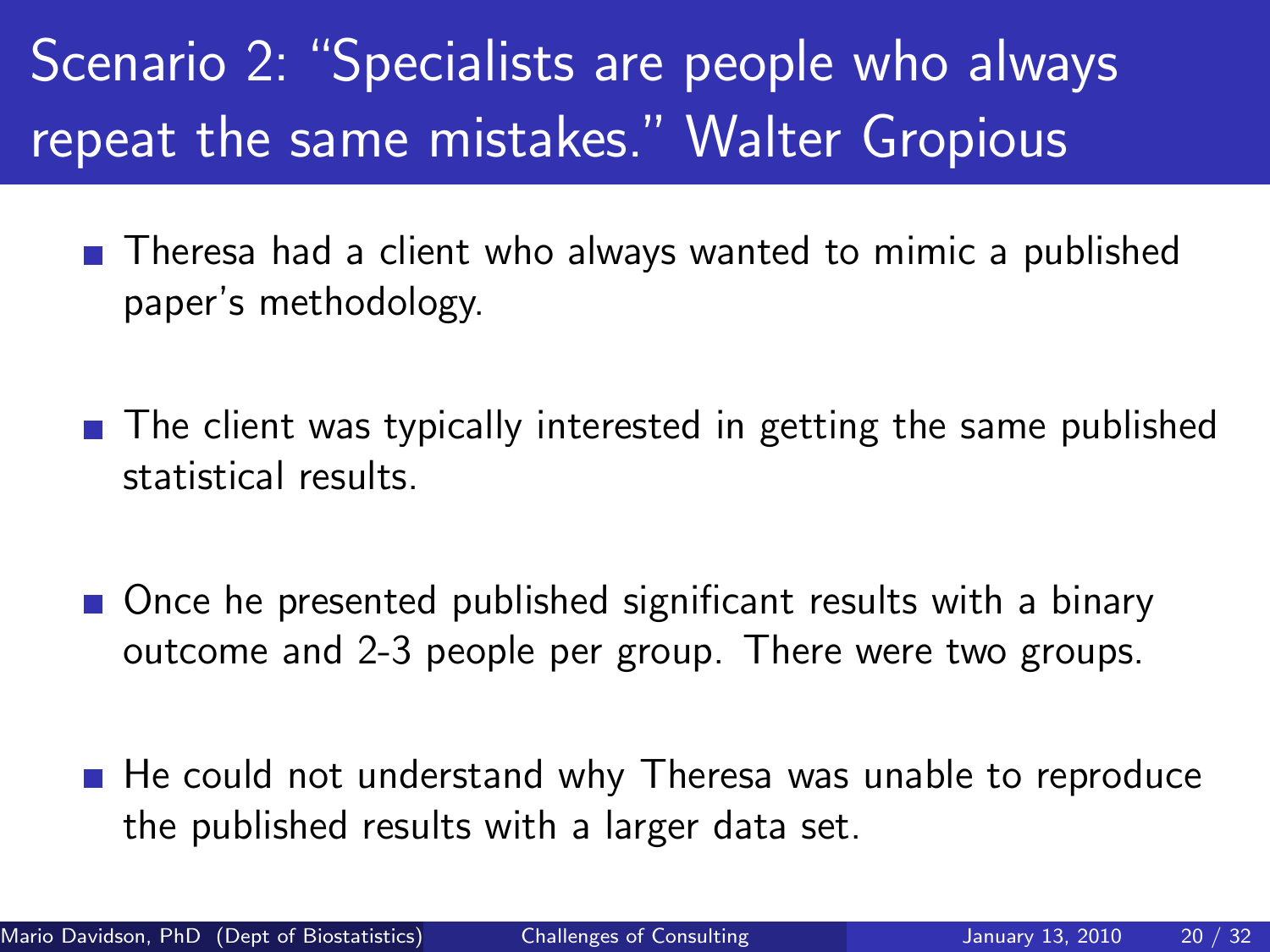Scenario 2: "Specialists are people who always repeat the same mistakes."

■ What is the best way to convince someone that the published way is not necessarily the best way?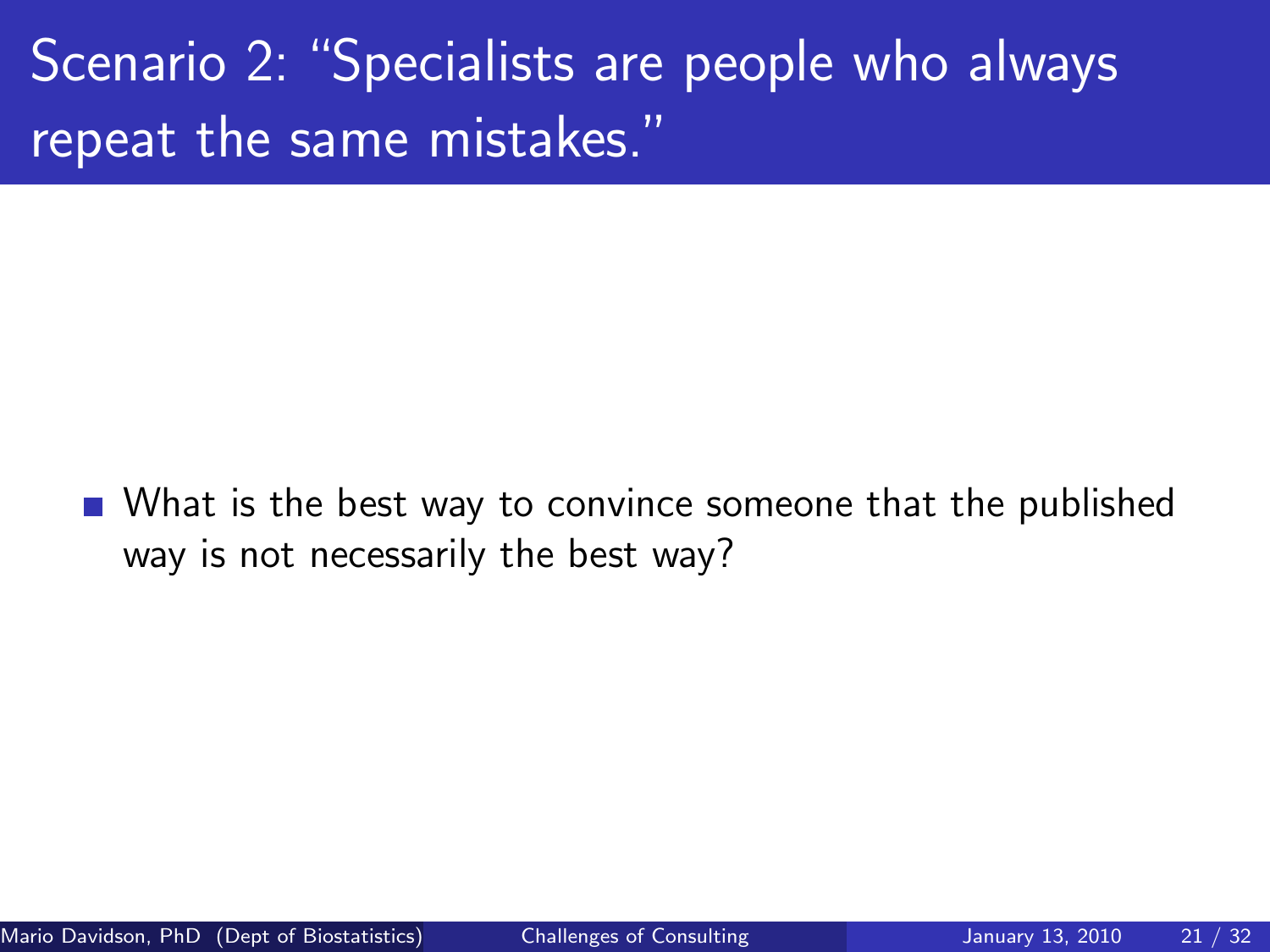Brainstorming: "Specialists are people who always repeat the same mistakes."

■ Check published paper for mistakes.

Show why it's wrong.

Recognize that sometimes the paper does NOT have a statistician.

**Stress modern methods to win the competition to publish.** 

Stress that you want to publish in high impact factor journals.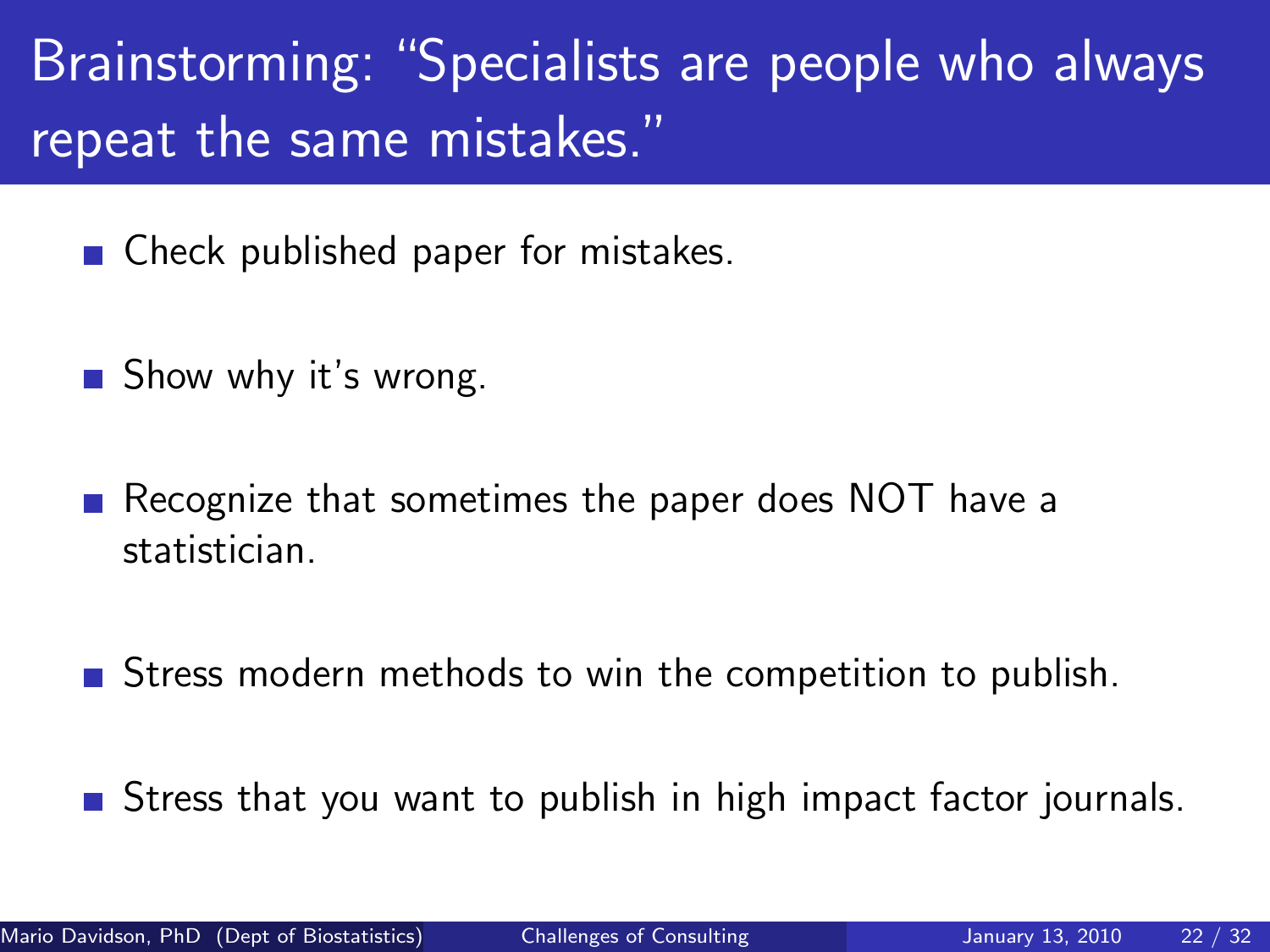## Scenario 2: "Specialists are people who always repeat the same mistakes."

- **Initially he did not accept Theresa's explanation of limitations of** the study, flaws, and sample size.
- $\blacksquare$  He believed if it were published, it must have been right.
- Theresa's boss intervened.
- Given a second chance, she would have replicated a dummy data set giving conflicting results. She also would have communicated in non-statistical jargon and lead him through proper questioning.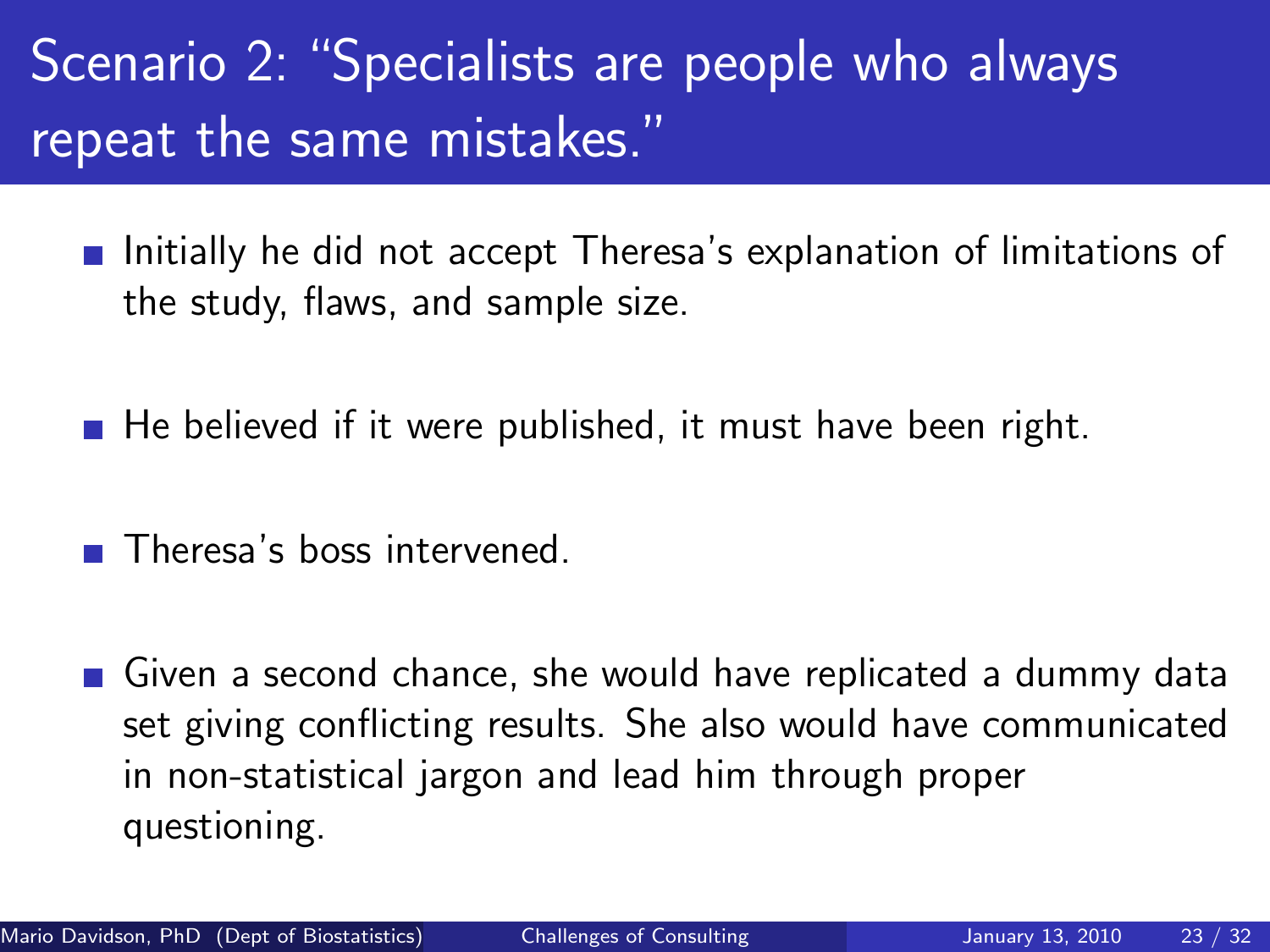Scenario 2: "Specialists are people who always repeat the same mistakes."

Discuss the Parent-Child relationship

- Critical Parent
- **Nurturing Parent**
- Adult
- Adapted Child
- **Free Child**
- Rebellious Child

Discussion of Our Role of Educators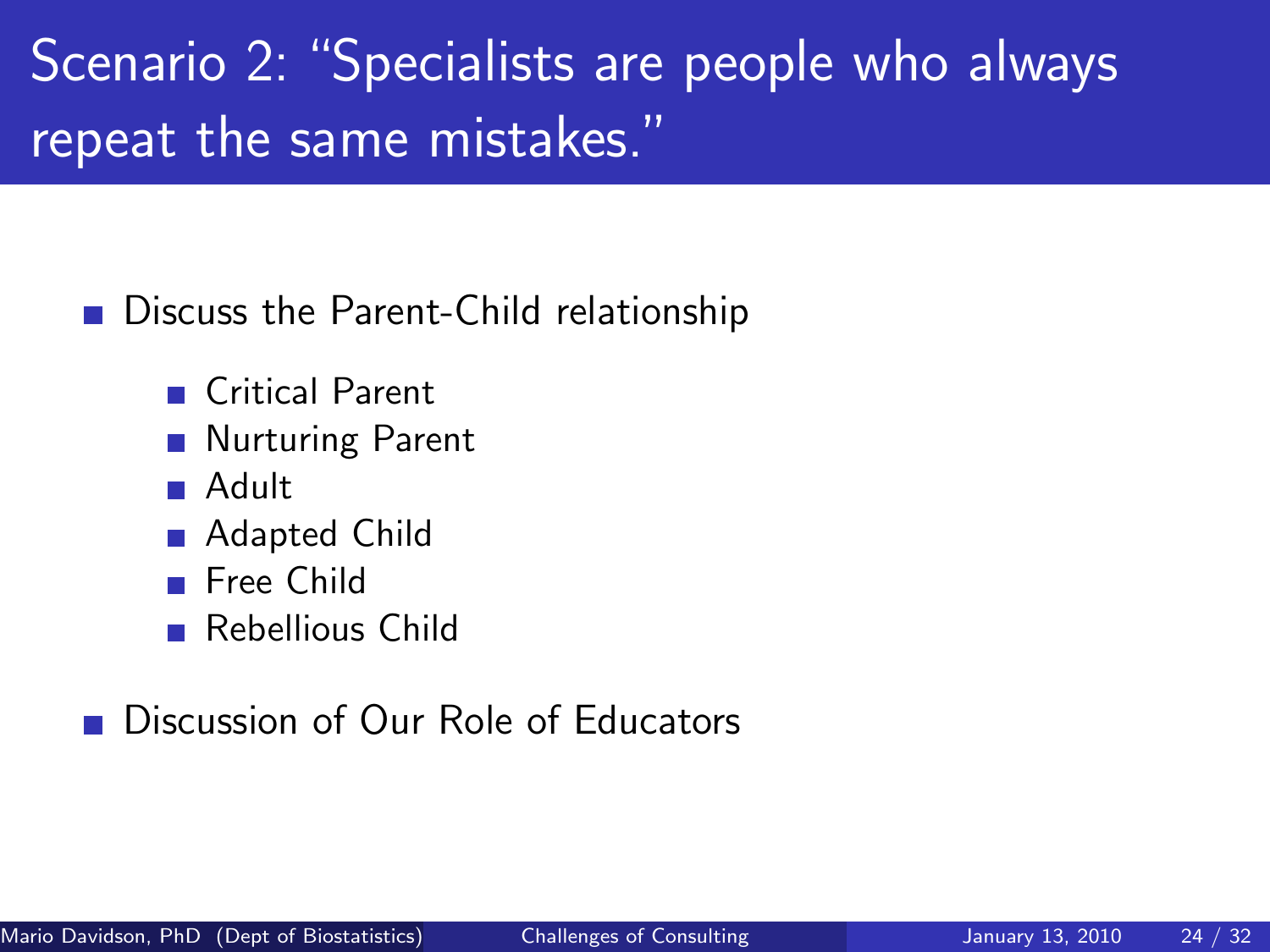## Educators: "Specialists are people who always repeat the same mistakes."

- At minimum, consultants must be subtle educators (Hyams, 1971)
	- **Simple Logic and Clarity of Statistical Methods**
	- Do not Present too Much, too Soon
	- No Solutions too Complex for Client

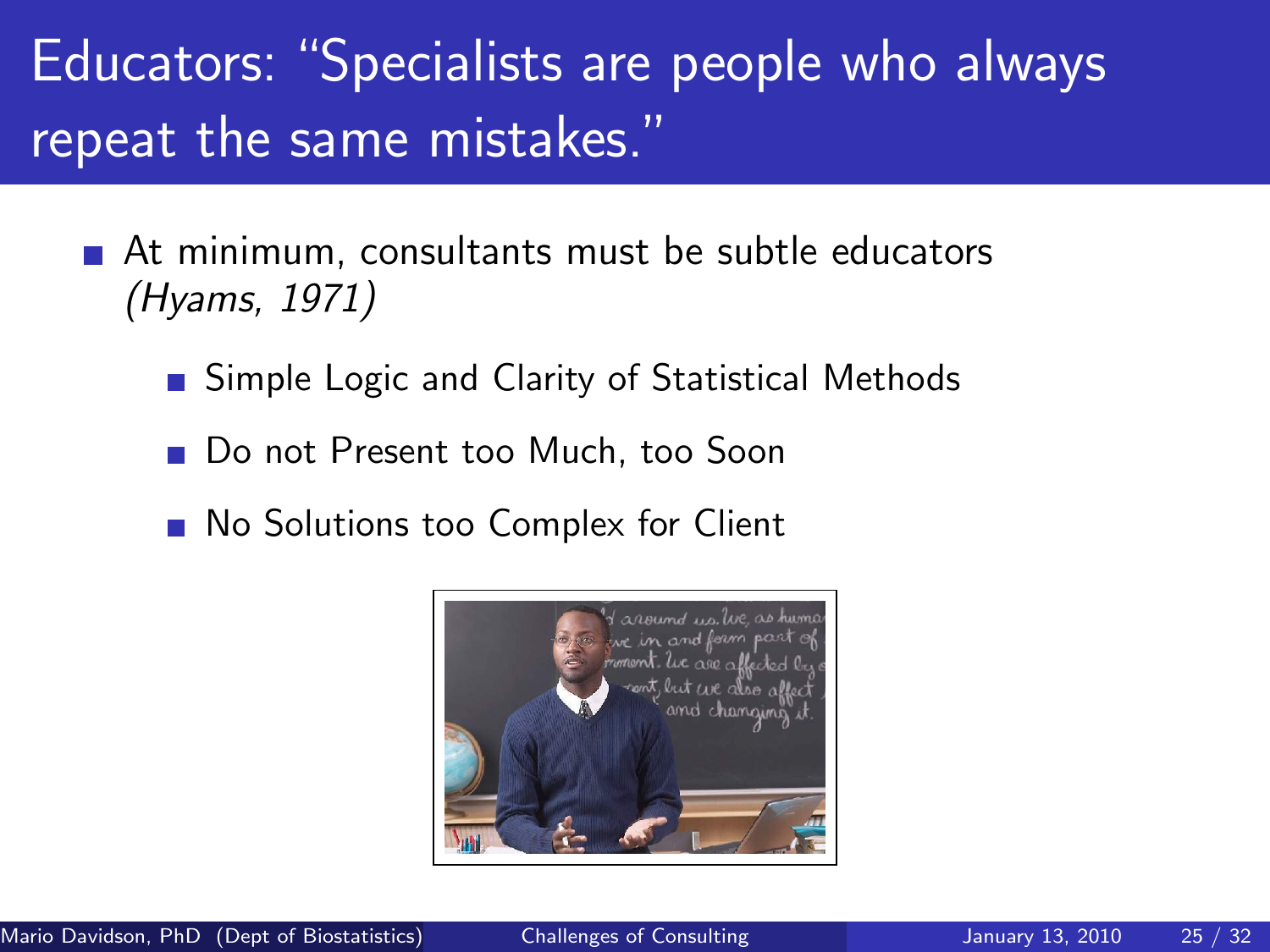## Educators: "Specialists are people who always repeat the same mistakes."

- A person's preference for learning is the same as their preference for communicating (Derr, 2000)
	- What has your client brought?
		- Outlines, graphs, study objects?
	- What resources does he/she use in interacting?
		- Diagrams, computer?
	- $\blacksquare$  How does he/she use language
		- Abstractions, concrete examples, analogies?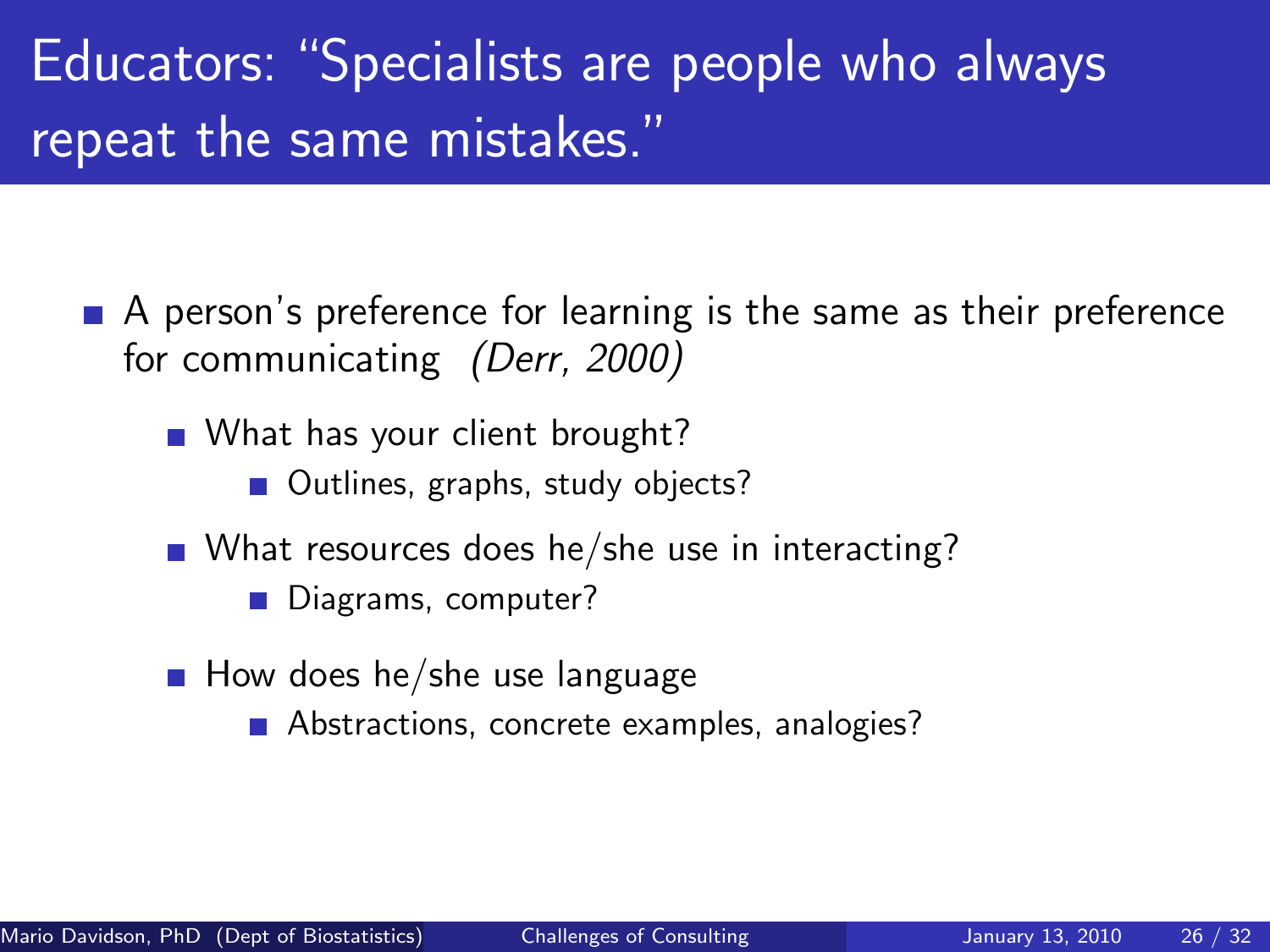#### Scenario 3: It's My Statistics and I Want it NOW!

- Melissa(alias) had a demanding client who ran a clinical trial.
- The client would yell and have tirades when things were not done WHEN he wanted and HOW he wanted them done.
- The client sent emails directly to Melissa's supervisee requesting tasks (i.e. He did not inform Melissa of these requests.).
- **Melissa requested the client not contact her supervisee.**
- Melissa would tell the client her time frame which many times was unacceptable. Unfortunately she once missed a deadline which resulted in the client criticizing her to her boss and others.
- What advice would you give Melissa?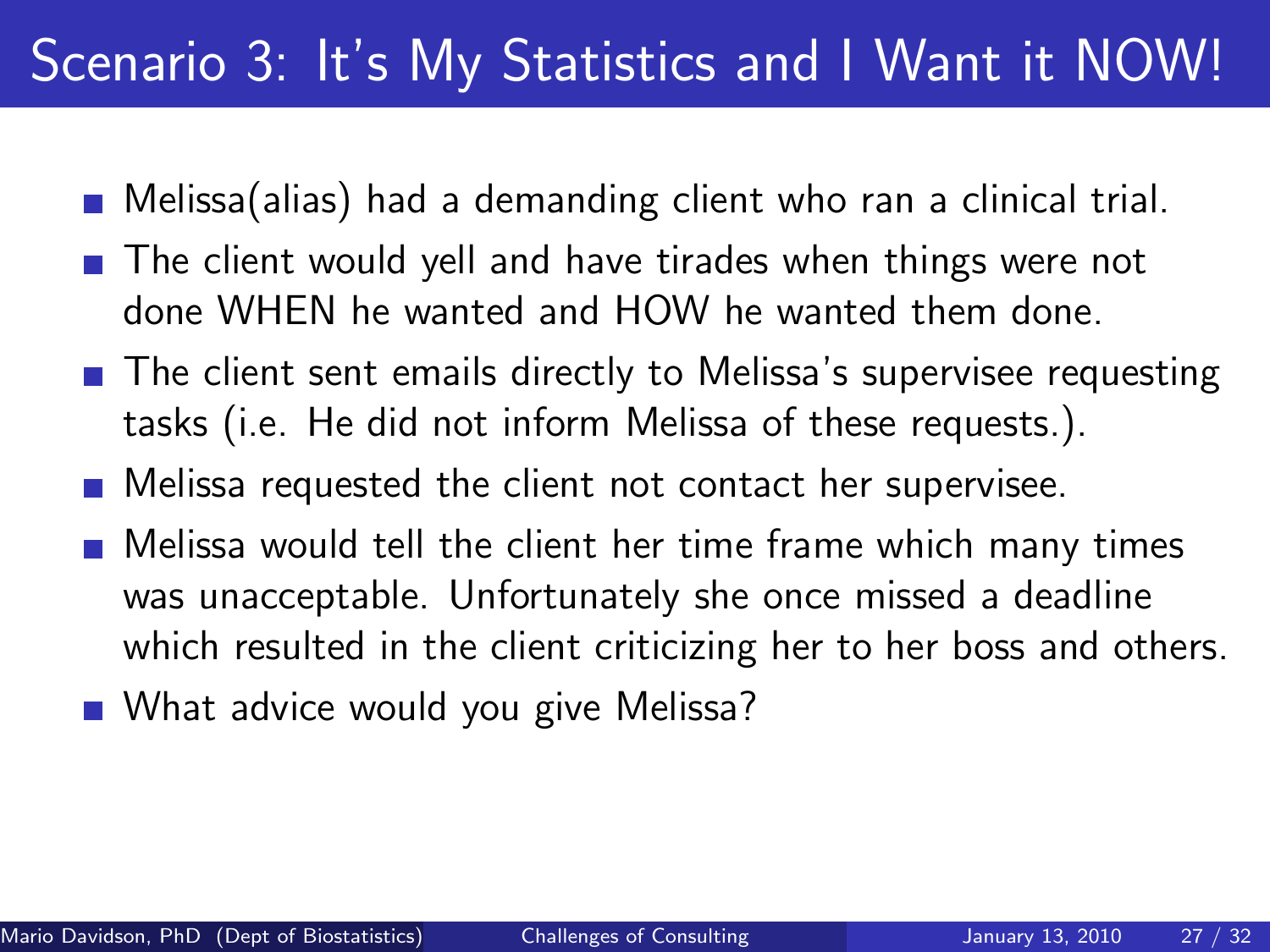# It's My Statistics and I Want it NOW! What Actually Happened

- Melissa sent emails demonstrating the completed work and requests.
- The client was never happy. He would constantly ask for new analysis. It was not until the boss intervened that there was some resolution.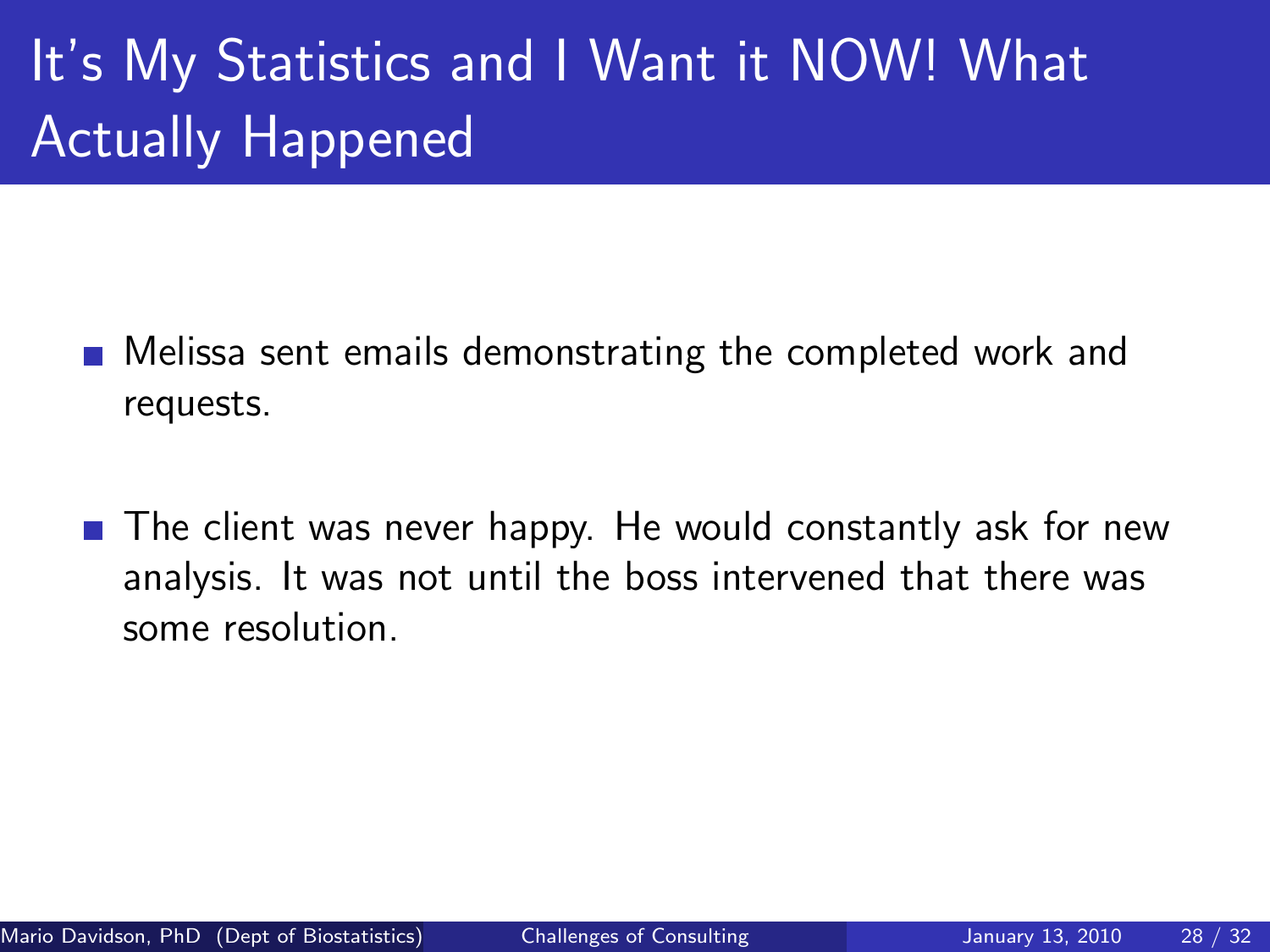# It's My Statistics and I Want it NOW! Given a 2nd Chance

- **Melissa would not have accepted the project.**
- If she had accepted, she would have told her supervisee to be nice to the client and be patient.
- If you must support the client, be noncommittal regarding deadlines. Mention that completion depends on a lot of things such as clean data and clear direction.
- Do not make emails personal.
- Outline specific goals and deadlines.
- **n** Melissa says that you have to have an understanding boss. If the client is too upset, you have to be willing to allow them to complain.

Mario Davidson, PhD (Dept of Biostatistics) [Challenges of Consulting](#page-0-0) January 13, 2010 29 / 32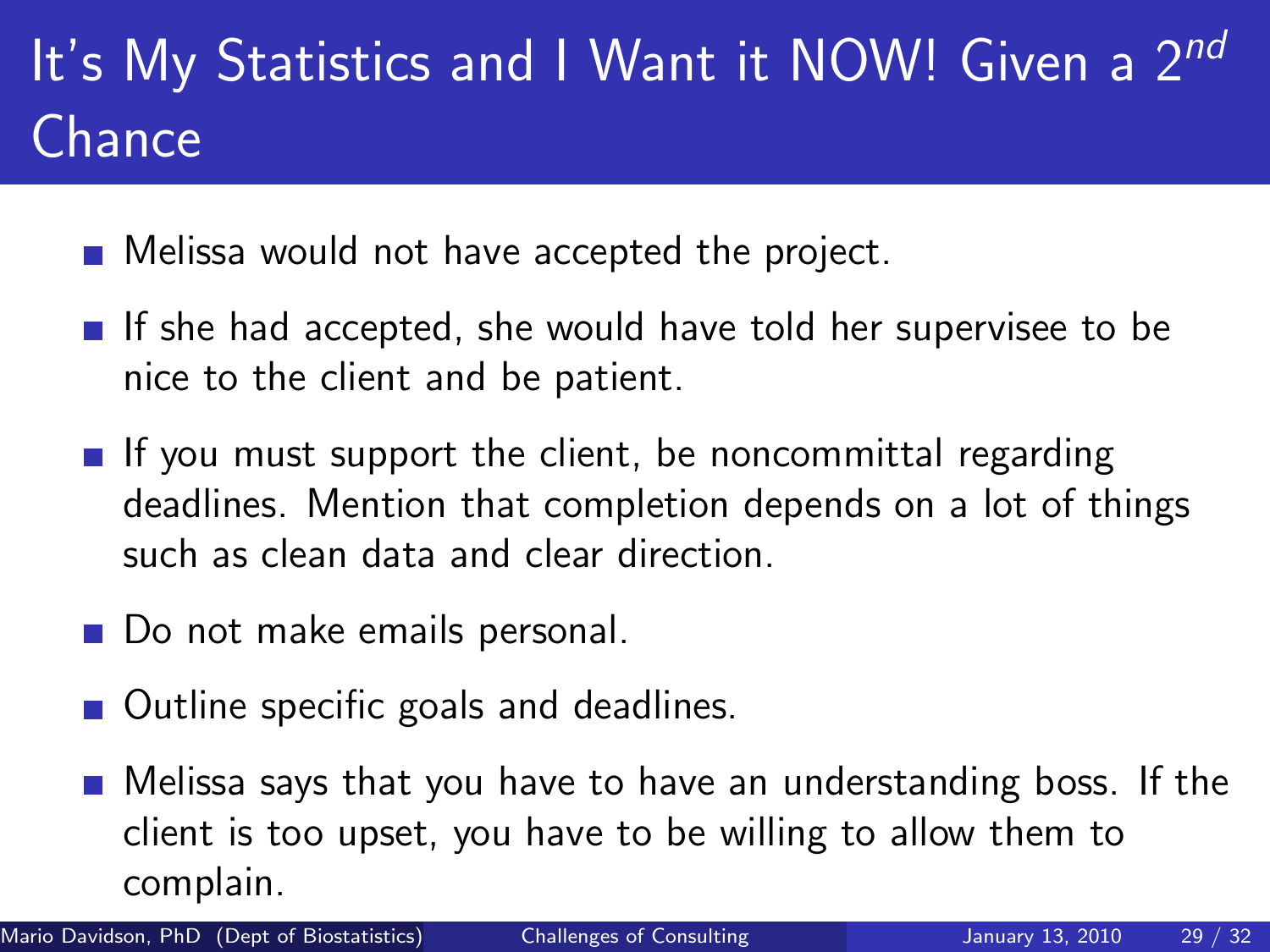# The 12 Attributes of an Effective Industrial Statistician (Snee et al.)

- **1** Well trained in the theory and practice of statistics.
- An effective problem solver
- <sup>3</sup> Good oral and written communication skills
- Work within the constraints of the real world
- 5 Ability to use computers to solve problems
- **6** Familiar with the statistical literature
- <sup>7</sup> Understands the realities of statistical practice
- 8 Pleasing personality and is able to work with others
- <sup>9</sup> Highly involved in the solution of company problems
- **10** Able to extend and develop statistical methodology
- **11** Adapt quickly to new problems and challenges
- <sup>12</sup> Produces high-quality work in a timely fashion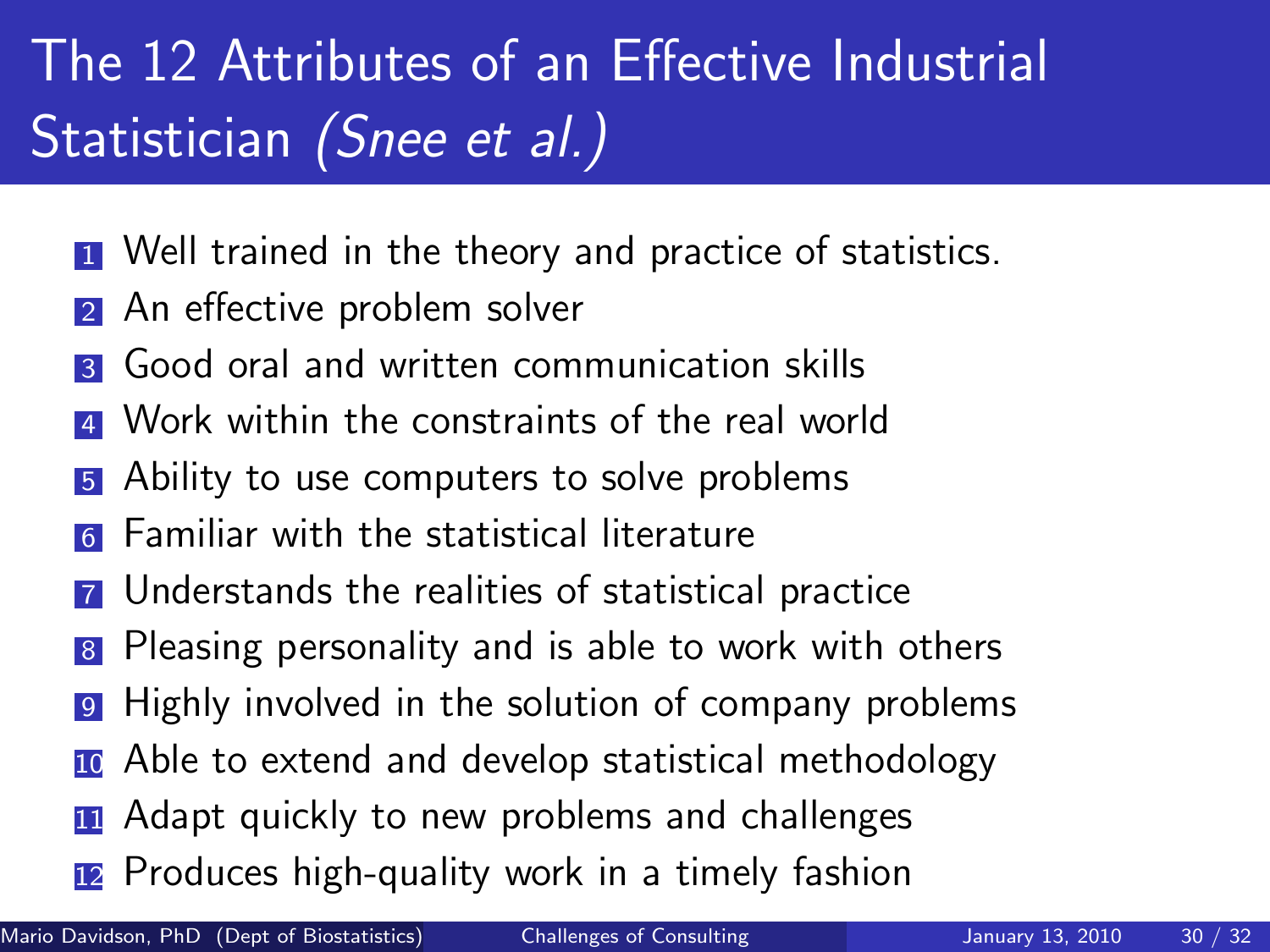### Acknowledge

- Bill Dupont  $\mathcal{L}_{\mathcal{A}}$
- Cathy Jenkins  $\mathcal{L}_{\mathcal{A}}$
- $\mathcal{L}_{\mathcal{A}}$ Melissa
- Theressa Scott  $\overline{\phantom{a}}$
- Yu Shyr
- John  $\mathcal{L}_{\mathcal{A}}$